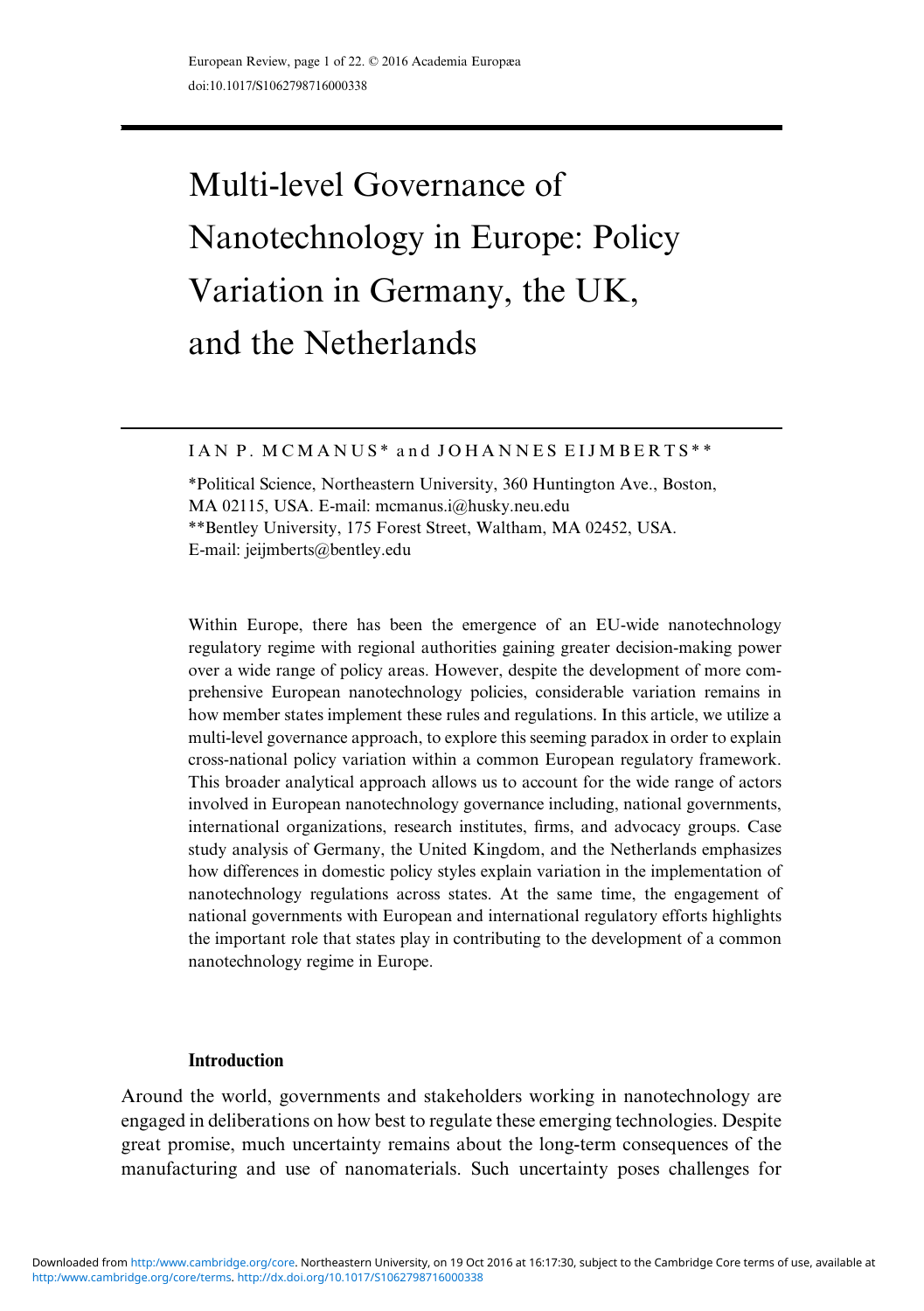policymakers at local, national, and international levels about how best to promote economic growth and innovation while also ensuring the health and safety of citizens and protecting the environment. These challenges raise serious questions about which factors influence emerging international nanotechnology governance regimes, what role national governments play in shaping these regulations, and whether crossborder policy harmonization is necessary to achieve stated goals.

Within the European Union (EU), a nanotechnology regulatory regime has been emerging over the past two decades with regional authorities gaining greater decisionmaking power over a range of policy areas, including occupational health and safety, nano-chemical production, and environmental protection. However, despite the development of more comprehensive nanotechnology policies, considerable variation remains in how EU member states implement these rules and regulations. In this article, we utilize a multi-level governance approach, to explore this seeming paradox in order to explain cross-national policy variation within a common European regulatory framework.

The next section of this article examines three prominent theoretical models of governance. Unlike theories that focus solely on international influences or statecentric dimensions of policymaking, our multi-level governance approach accounts for the complex interactions that take place among a wide range of actors involved at the local, national, and supranational levels. This broader analytical approach provides an important account of EU governance that is not captured by alternative theoretical perspectives. The third section examines the wide range of non-state actors involved in nanotechnology governance within Europe, including international organizations, research institutes, firms, and advocacy groups. The fourth section explores case studies for Germany, the United Kingdom, and the Netherlands, three prominent EU member states with large nanotechnology markets.<sup>[1](#page-16-0)</sup> These case studies emphasize how differences in domestic policy styles explain variation in the implementation of nanotechnology regulations across states. At the same time, the engagement of national governments with European and international regulatory efforts highlights the important role that these states play in contributing to the development of a common nanotechnology regime in Europe. The final section provides an overview of these findings and gives implications for future research and policy.

# Models of Governance

To understand how the governance of nanotechnologies in Europe has evolved it is important to employ theoretical frameworks to explain what drives the policymaking process across states and at the international and European levels. Here, we examine three competing theoretical arguments, each focusing on different aspects of the emerging EU nanotechnology regulatory regime. For our main theoretical argument, we utilize a multi-level governance approach that emphasizes the importance of public and private actors at multiple levels in shaping governance outcomes. We also explore two prominent counter-arguments that offer competing explanations of EU nanotechnology regulatory development. First, liberalization theories focus on the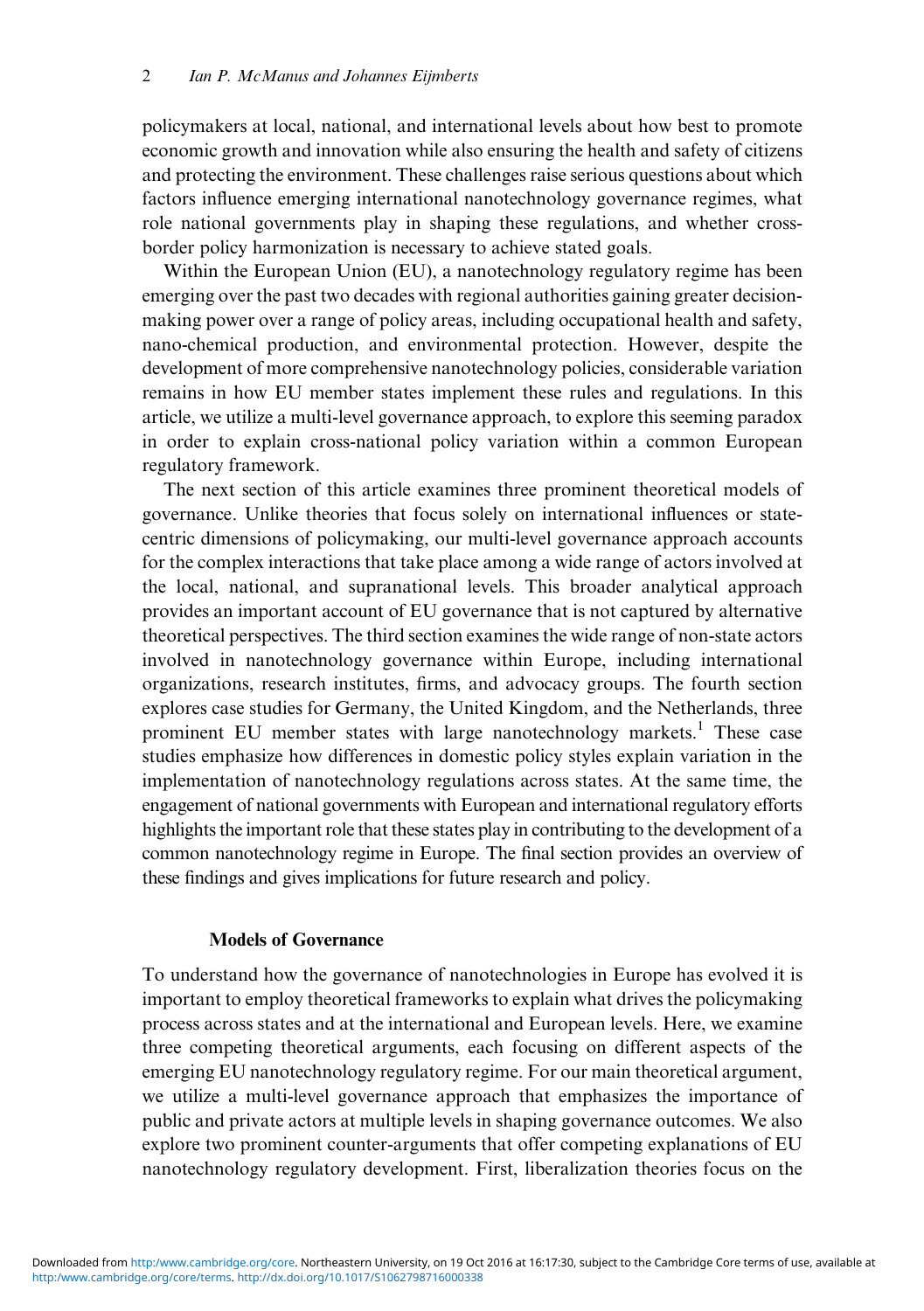independent role that globalization and international market pressures play in shaping EU rules and domestic policies. Second, state-centric theories of governance highlight the singular importance that national governments and interstate negotiation play in EU policy development.

# Multi-level Governance

Unlike theories that emphasize top-down or bottom-up explanations of European governance, the concept of multi-level governance focuses on the complex interactions that take place among national governments and non-state actors involved in policymaking at local, national, and supranational levels. Over the past several decades, authority has shifted away from the sole responsibility of nation states to include actors operating both within states and at the supranational level.<sup>[2](#page-17-0)</sup> Jurisdiction over some policy areas has also been extended horizontally, beyond the traditional boundaries of the state to create cross-national regulatory frameworks.

A prominent example of this emerging form of multi-level governance is found in the EU, in which decision-making and control over different policy areas has become increasingly complex and in which the state, while still prominent, is no longer the sole governing authority. Regional European bodies, such as the European Commission, Council of Ministers, European Parliament, and the European Court of Justice, play important roles in policy development and implementation both independently and in conjunction with states and non-state actors.<sup>[3](#page-17-0)</sup> While member states retain some autonomy, national policymaking decisions are embedded within larger regional and international settings. $4$  Yet in this context, the domestic rules, regulations, and norms of member states influence EU policy. State policies in turn are influenced by other member states and by European-wide regulations and practices. Increasingly, non-state actors, such as networks of professionals with recognized expertise and competence in particular domains, non-governmental organizations, and firms, also influence decision-making by collaborating with and putting pressure on states and EU institutions (Ref. [3](#page-17-0), p. [24](#page-18-0); Ref. [4](#page-17-0), p. 111). Ultimately, EU decision-making represents an important shift away from traditional state centric conceptions of authority to a complex model where authority is dispersed vertically and horizontally among various actors.

Multi-level governance theory argues that globalization and liberalization increases the mutual interdependence of actors leading to more cooperative forms of governance.<sup>[5](#page-17-0)</sup> Demand for the harmonization of EU policies can be seen as primarily driven by policy interdependence.<sup>[6](#page-17-0)</sup> States may seek harmonization at the European level in policy areas where they lack the individual capacity to address an issue alone or see some benefit in cooperating with other states. Yet, amidst policy harmonization we should expect to see variation in domestic policymaking styles, regulatory capacity, and institutional structures (Ref. [5](#page-17-0), p. 71). While states may have shared interests in the development of common policies, how these interests are translated into EU rules and regulations will depend upon the actors and institutions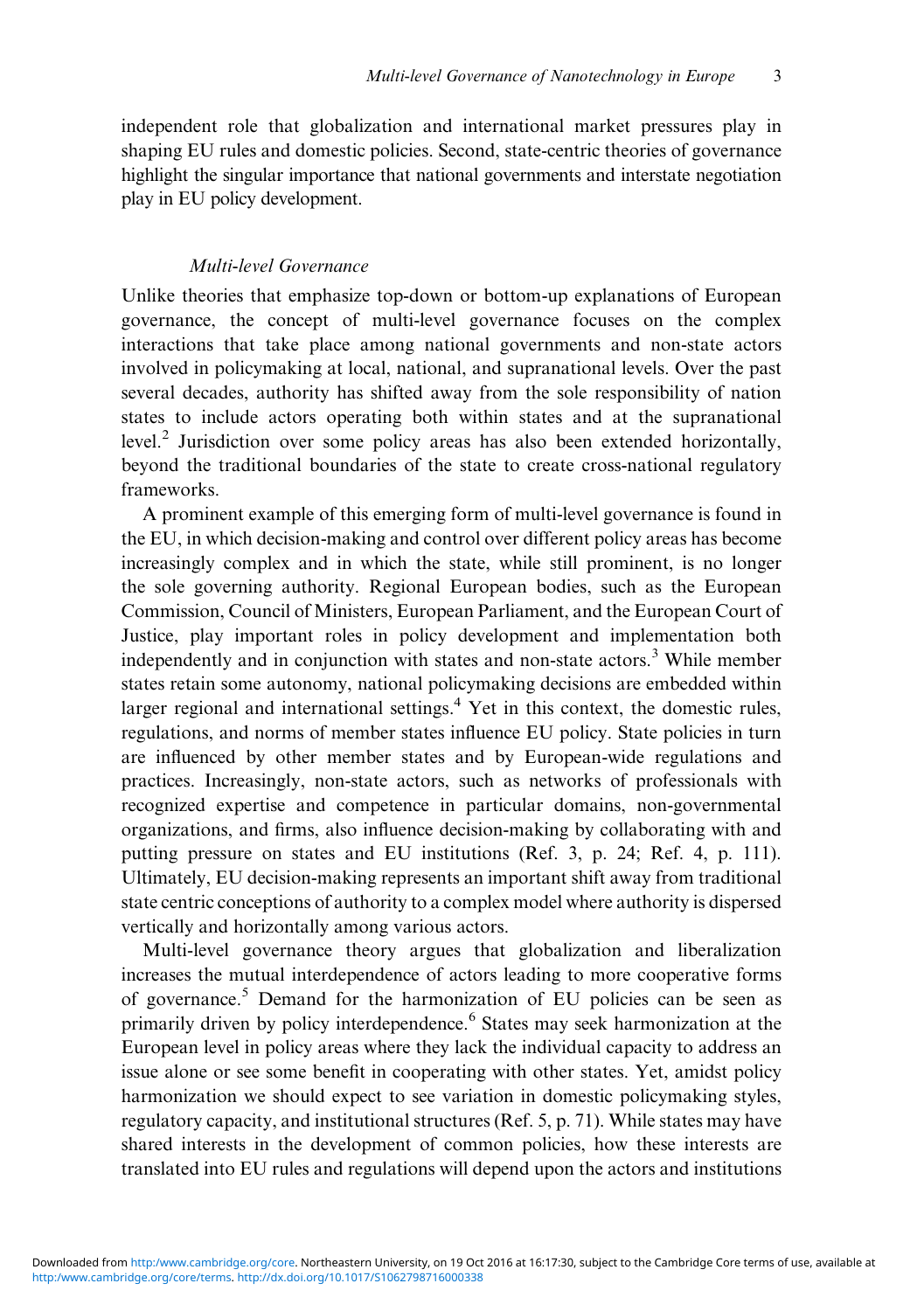operating at various levels and across jurisdictions, which are involved in the policymaking process (Ref. [6,](#page-17-0) p. [8](#page-17-0)). How these supranational policies are then applied at the national levels depends greatly upon the domestic actors and institutions involved in the implementation and monitoring of rules and regulations.

# Liberalization and Globalization

Liberalization theories examine the ways in which the dynamics of globalization constrain and shape domestic policymaking.<sup>7</sup> These theories posit that the expansion of global markets and adoption of free market principles lead to greater policy convergence across states as governments and firms adopt similar strategies and practices.[8](#page-17-0) Such arguments follow neoliberal assumptions predicated on the centrality of markets and economic power in shaping international outcomes. Based on these assumptions, economic strength drives policy harmonization across states. In other words, policies and practices that operate within the world's largest markets will, over time, become the global regulatory norm (Ref. [7,](#page-17-0) p. 628). Larger markets have greater power to protect their policy preferences and leverage their economic power to impose their policies on smaller markets.<sup>[9](#page-17-0)</sup> The underlying argument is that larger economies will attract more firms and investors seeking to gain market access. To do so, these actors are willing to adopt rules and regulations that exist within these markets.<sup>[10](#page-17-0)</sup> In turn, global firms seek harmonization of regulatory rules across markets as a way to ease their own burdens as they seek access to these markets. In doing so they may put pressure on their own (and other) governments for reforms that coincide with the policies of more powerful states.

In the case of the EU, integration has greatly reduced barriers to economic, political, and cultural exchange.<sup>[11](#page-17-0)</sup> Proponents of liberalization argue that international market pressures will lead to the further convergence of European policy areas. Such convergence is not limited to economic governance, but to diverse policy areas such as environmental protection and public health. Such harmonization in time should lead to decreased variation in the structures and processes of policymaking across states.[12](#page-17-0) Domestic policymaking, from this perspective, is largely shaped by exogenous pressure from powerful economic actors, institutions, and norms at regional and international levels.<sup>[13](#page-17-0)</sup> Hypotheses rooted in this theoretical perspective posit that accelerated globalization should lead to the convergence of policies across states.

# State-Centric Governance

State-centric theories of policy development emphasize the importance of state decision-making. Rather than global economic pressures relentlessly driving policy convergence, these theories argue that states' preferences are the primary factor shaping global governance decisions. From this perspective, states as sovereign actors maintain control over policy decisions, and international bargaining is defined by interstate negotiation. While powerful states may be able to leverage their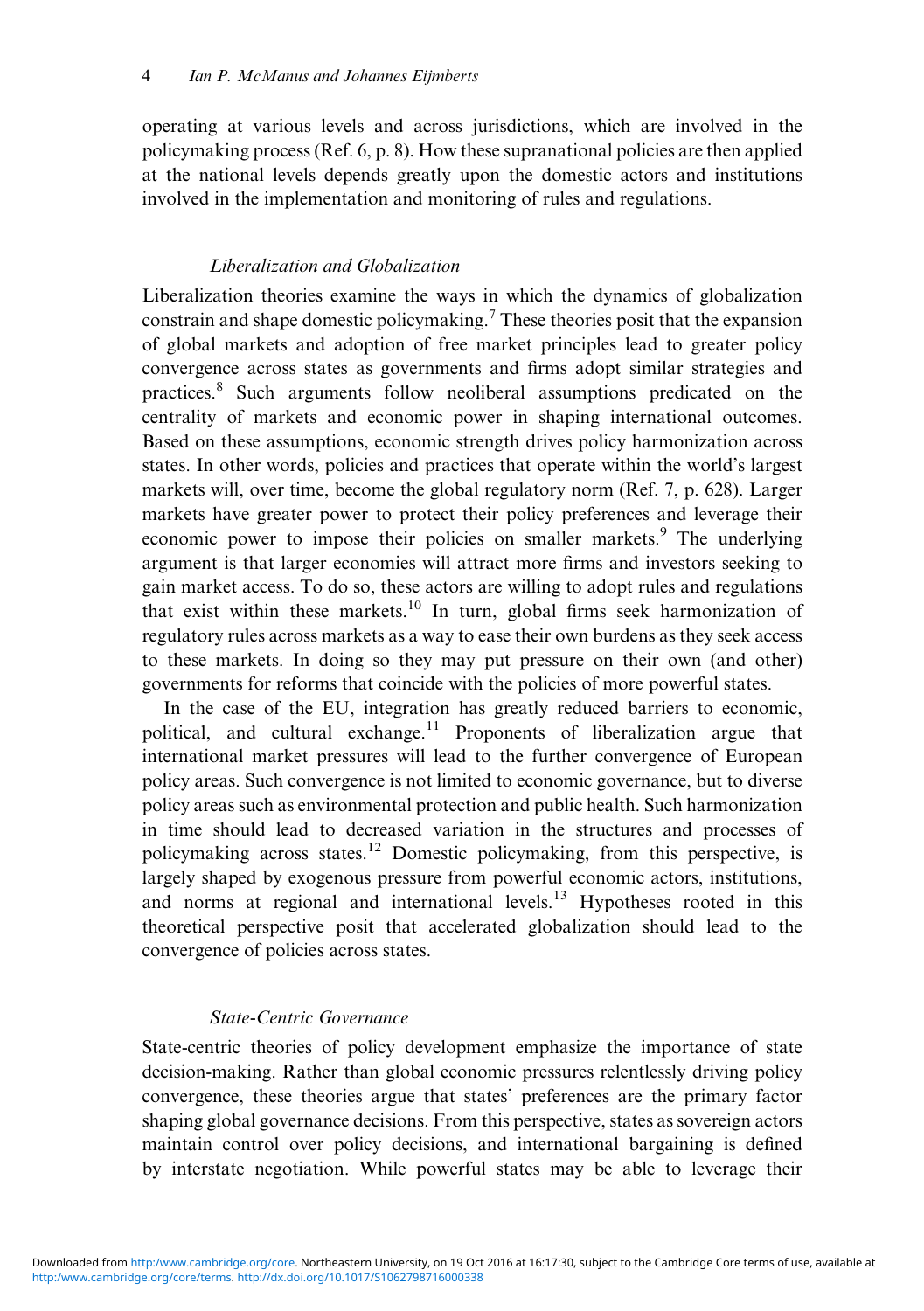preferences, smaller states retain a great deal of autonomy to resist such pressures. Existing domestic structures influence the incentives and behaviour of actors throughout the policymaking process.<sup>[14](#page-17-0)</sup> Differences in political and economic structures across countries therefore will produce divergent policy outcomes. The causal logic of such state centred analysis emphasizes the path dependent nature of national policy outcomes.<sup>[15](#page-17-0)</sup> The result is to constrain policy alternatives and reinforce the primacy of existing domestic structures and policy processes in the face of external pressures to harmonize.

The overall implication here is that policy outcomes are more powerfully affected by domestic dynamics than by the influence of international actors and norms.[16](#page-17-0) As a result, rather than convergence we should expect to see continued variation in national policies, reflecting domestic differences[.17](#page-17-0) In the case of the EU, heterogeneous political and economic structures will produce diverse policy outcomes across member states. Since states retain autonomy, policy convergence among them occurs through interstate negotiation, either when respective states see harmonization as mutually beneficial or, conversely, when more powerful states are able to coerce others to adopt their preferred policies. Either way, the results are obtained through processes of interstate bargaining, and not because of any effects of globalization per se. From this perspective the competencies that the EU has gained and the regulatory authority they have been granted, has been limited and further integration will be unlikely[.18](#page-17-0) In the case of nanotechnology, we should expect to see states maintaining primary policy control over the governance of nanotechnology in Europe.

#### The Emerging International and European Nanotechnology Regime

Various international and European organizations have taken active and deliberate steps to foster complimentary and comprehensive regulations to address the risks of nanotechnology. Initiatives such as the existing EU chemical regulations protocol (REACH), standard setting processes in the International Organization for Standardization (ISO), and Working Parties of the Organization for Economic Cooperation and Development (OECD) are highly influential in defining international rules and standards concerning nanotechnology development. The UK, Germany, and the Netherlands are all active members of each of these organizations and work together with the other members to shape and determine a common approach to nanotechnology development.

#### The European Union

The European Commission, which has the power to enact EU-wide legislation among its 28 member states, has been at the forefront of regulatory action in elevating concerns about the gains and potential risks of nanotechnology. Early on, in 2005, the Commission adopted Nanosciences and Nanotechnologies: An Action Plan for Europe 2005–2009, a comprehensive plan for the development and regulation of nanotechnology in the region.<sup>[19](#page-17-0)</sup> The Action Plan provided impetus to further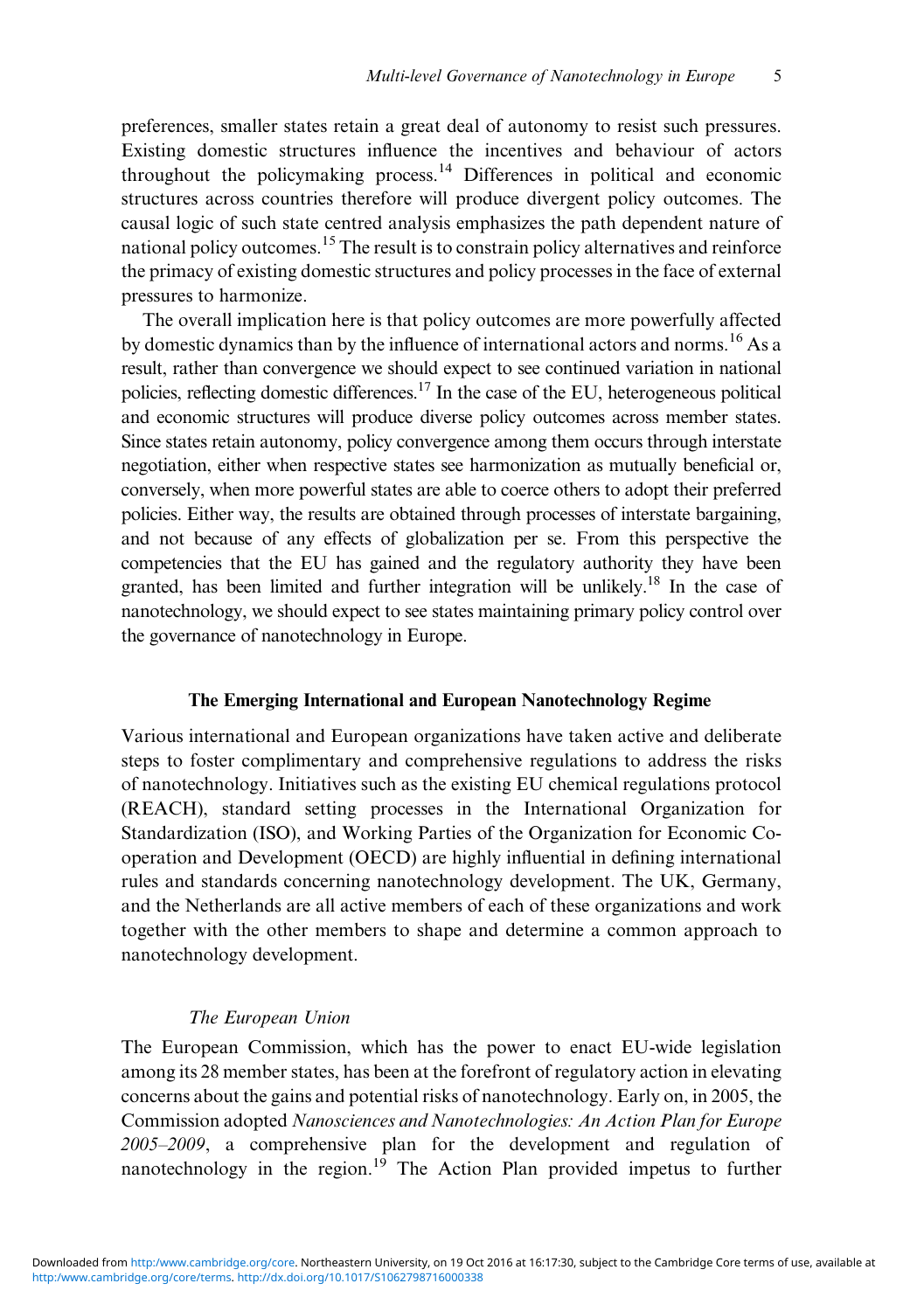nanotechnology research and development (R&D), establish an effective dialogue with various stakeholders, increase international collaboration within and beyond the EU, and protect public health and the environment. Importantly, the document focused on risk assessment at all stages of the technology life cycle, from R&D and manufacturing to distribution and disposal. In doing so, the EU established an authoritative path for future nanotechnology policy considerations.

In 2008, various EU directorates, at the request of the European Commission, prepared a regulatory review of EU nanotechnology legislation across sectors and concluded that the existing regulatory framework was capable of addressing any potential risks of nanotechnology.<sup>[20](#page-18-0)</sup> A follow-up review in 2012 confirmed the Commission's view that the existing EU directive on the Registration, Evaluation, Authorization of Chemical Substances, or REACH (EC 1907/2006), would provide the best possible framework for risk management of nanomaterials.<sup>[21](#page-18-0)</sup> The incorporation of nanotechnologies into the existing REACH framework is significant as it has the potential to provide an extensive assessment of the risks associated with basic chemical properties of nanomaterials.

EU institutions have been instrumental in defining the nanotechnology policy agenda. Through various broad programmes, among these the seven framework programmes since 1984, the EU continues to fund a wide array of research. European Commission reports, in particular, legitimized a specific legislative path incorporating the precautionary principle – a preventative strategy that encourages action to be taken to address possible risks, such as harm to humans or the environment, in cases where scientific understanding is still uncertain – as an approach toward managing new and emerging risks.<sup>22</sup> This regulatory approach is significant as it places the burden of proof on regulators and firms to establish the safety of nanotechnology products before bringing them to market, rather than assuming they are benign until proven otherwise. EU regulations also serve as a governance model for member states and in some cases enforce strict domestic adherence to new rules and standards. Yet, while EU institutions are active in shaping the policy agenda and decision-making, they do not exercise full control over the European policy process. Key member states and non-government actors have been highly involved in the development of nanotechnology regulation both within their respective domestic jurisdictions and at the European level.

#### The Role of International Organizations

Besides the EU, the ISO and OECD have been major platforms for international knowledge building on nanotechnology risk and regulation.<sup>[23](#page-18-0)</sup> The ISO, for example, established a specific technical committee, TC 229 Nanotechnologies, in 2005, with the objective of establishing common standards, nomenclature and the characterization of nanomaterials.<sup>[24](#page-18-0)</sup> Similar initiatives have been undertaken by the OECD, such as the Working Party on Manufactured Nanomaterials (WPMN) which was established in 2006 to advise governments on how best to formulate policies, coordinate research, and gather data for responsible nanotechnology development.<sup>[25](#page-18-0)</sup> An important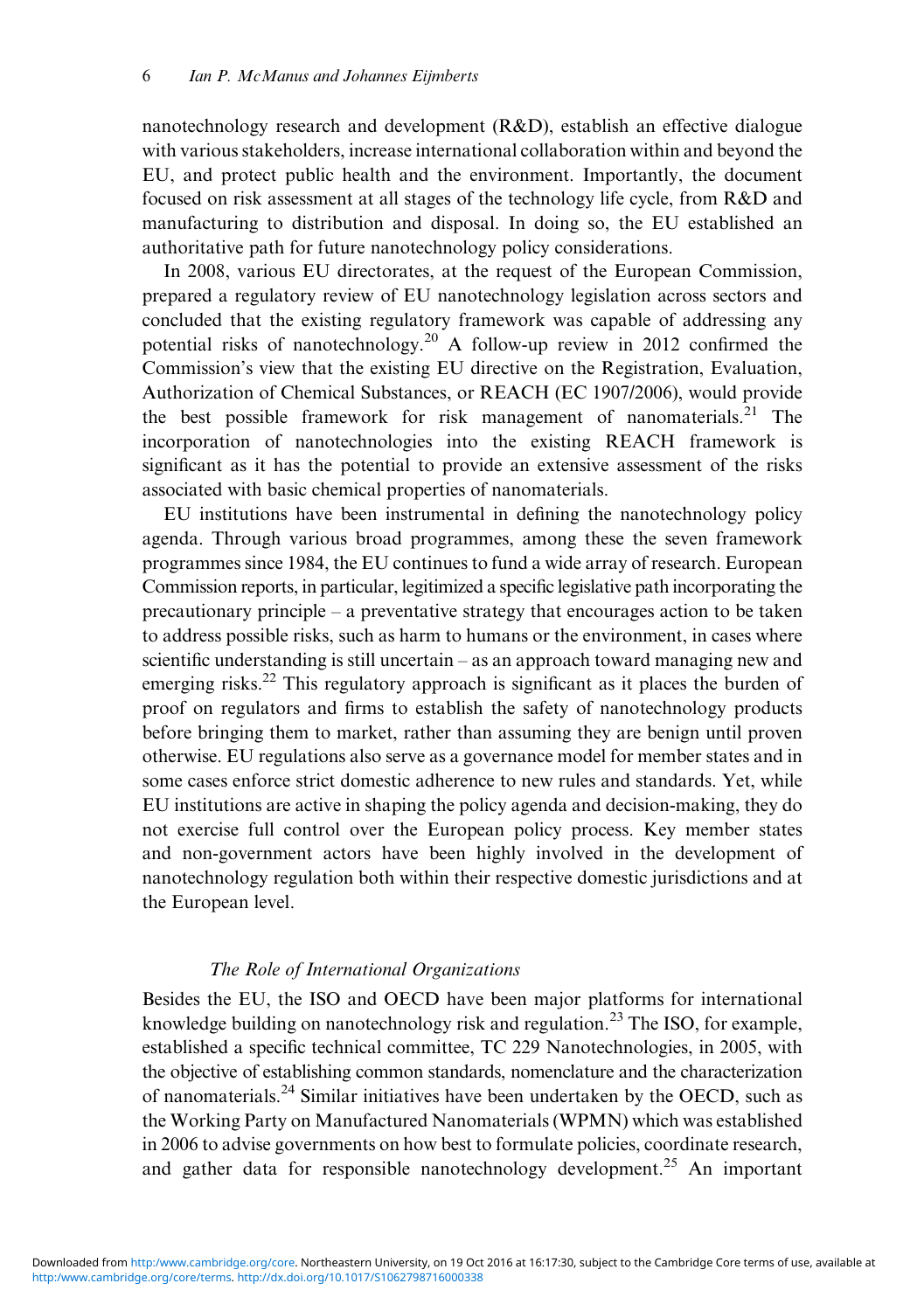WPNM objective is to define a minimum set of nanomaterial data, which manufacturers should supply in order to get approval for production and use in the market (Ref. [25](#page-18-0)).

Since membership in these three organizations often overlaps, there is an increasing demand for a consolidation of findings. Seeking increased harmonization of international standards, the European Commission recently approved the NANoREG project. NANoREG aims to develop a common European approach to test nanomaterials based on the findings of various OECD and ISO initiatives. It seeks to improve cooperation between regulators and industry in order to develop common tools for nanotechnology risk assessment by 2016.<sup>[26](#page-18-0)</sup>

# Role of Sub-State and Non-Governmental Actors

In addition to international organizations, sub-state actors have made important contributions to the emerging EU nanotechnology governance regime. Nongovernmental actors, such as research institutes, public interest groups, and firms, are influential in shaping the governance of nanotechnology in Europe through a range of activities including gathering data and disseminating information, raising public awareness about health and environmental concerns, participating in technical committees and stakeholder workshops, lobbying national parliaments and EU institutions.<sup>[27](#page-18-0)</sup>

The EU has welcomed this public participation in governance. For example, in 2008 the European Commission sponsored 'Framing Nano' a multi-stakeholder dialogue to address the responsible development of nanotechnology in Europe. The platform allowed various non-state actors, including, scientists, business representatives, environmental advocacy groups, and labour unions, to work together toward establishing common goals and objectives. The project proposed an 'inclusive' and reflective policymaking approach, allowing for multiple participants to be heard.<sup>[28](#page-18-0)</sup>

#### Supranational Harmonization, Domestic Variation

While there has been a harmonization of basic rules and regulations concerning nanotechnology risk at the European level, there continues to be significant variation in how these policies are implemented at the national level. Since nanotechnology has significant cross-sectoral applications, nanomaterials are not regulated under a single legislative framework. There continues to be a diversity of regulations covering a wide range of applications including foods, cosmetics, consumer products, textiles, and medical devices. In some cases there exists a governance gap at the European level and the regulation of nanotechnologies continues to fall under member state authority. Even in the case of REACH, which is arguably the most comprehensive framework to regulate nanomaterials in Europe and which represents a significant transfer of competencies to European authorities, there continues to be important national differences. While REACH provides a degree of harmonization, requiring states to comply with basic standards, it allows for individual countries to adopt more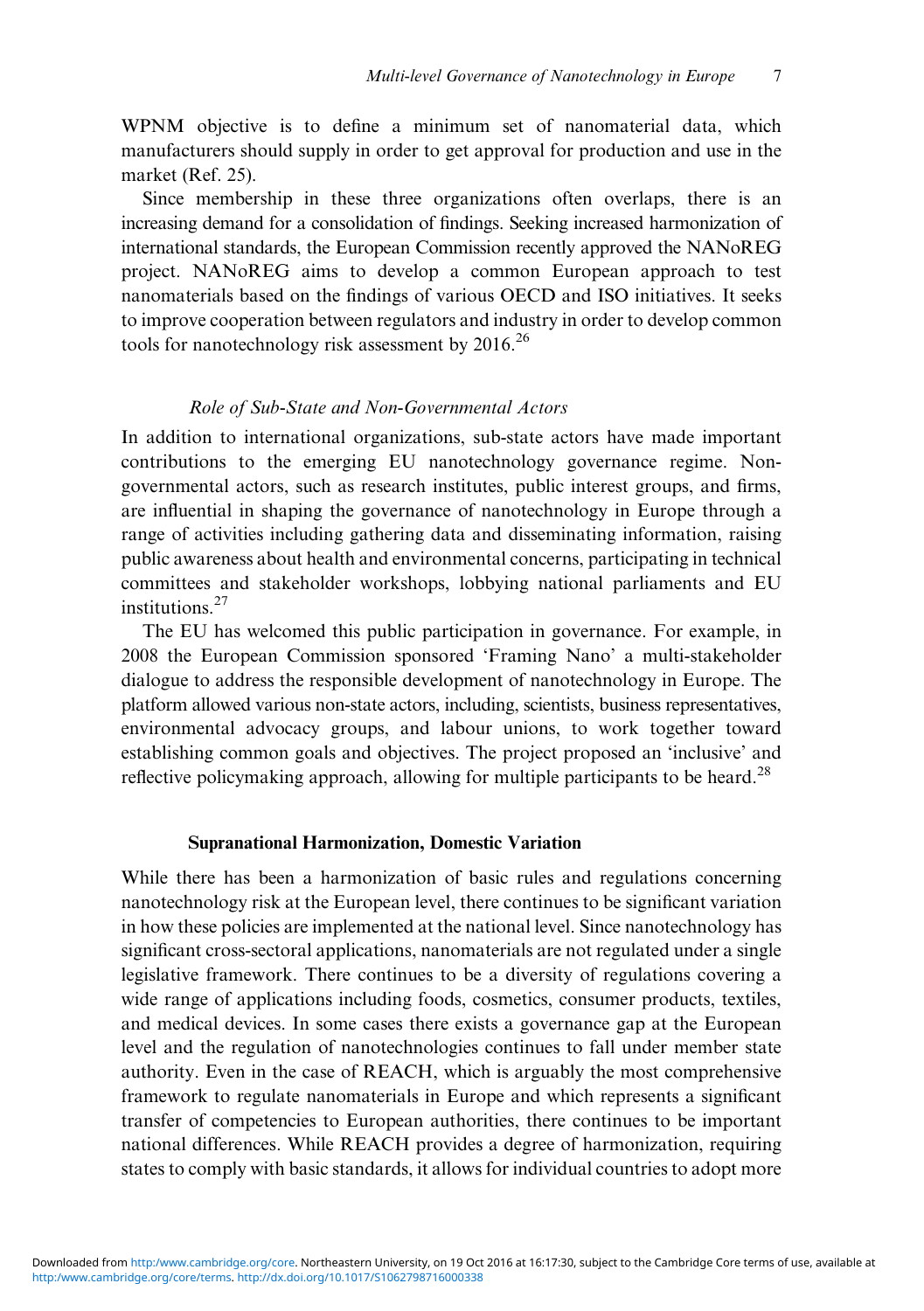rigorous rules and regulations as necessary (Ref. [2,](#page-17-0) p. [5\)](#page-17-0). Such regulatory 'spaces' lead to differences in regulations across states as countries with more developed markets and regulatory capacity, such as Germany, the UK, and the Netherlands, build upon the existing requirements by implementing more stringent standards. These variations in domestic regulations reflect important differences in state policy preferences and attitudes toward risk. In order to gain a clearer picture of the development a European nanotechnology regime it is vital to examine these domestic differences.

## Germany

Germany is home to the largest nanotechnology market in Europe with nearly 400 companies involved with the development, production, or use of nanomaterials (Ref. [1](#page-16-0), p. [13\)](#page-17-0). According to the Federal Ministry of Education and Research, nearly half of all EU nanotechnology firms are based in Germany (Ref. [1](#page-16-0), p. [15\)](#page-17-0). Throughout Europe, Germany has the highest levels of public and private sector investment in nanotechnology of any country, with government spending second only to the European Commission (Ref. [1](#page-16-0), p. [15](#page-17-0)). The federal government has also made great strides to promote nanotechnology innovation and develop wide-ranging regulations to limit potential risks. Since the German economy is export oriented, it is important that products developed domestically are able to reach European and international markets, creating incentives for harmonizing regulatory standards across countries for safety and environmental concerns. In addition, Germany has a highly developed chemicals sectors with a comprehensive regulatory system to categorize and manage potentially harmful substances, which serves as a guide for nanotechnology regulation at the national and European levels.

#### Traditions of Governance

At the heart of German policymaking is a long-held belief in the value of policy conservatism, caution, and incrementalism[.29](#page-18-0) Government intervention is seen as vital to ensuring social protection against possible harm to human health and the environment. Macrocorporatist<sup>30</sup> strategies provide formal representation for various stakeholders, and the heavy integration of firms within economic sectors allows policies and practices to be adopted across networks. The result is a policymaking process that takes place in numerous policy venues and incorporates various stakeholders throughout society.<sup>[31](#page-18-0)</sup>

Environmental policies, for example, are largely shaped by industry actors, scientists and technical advisers, and government officials who collaborate to formulate policies and define goals.<sup>[32](#page-18-0)</sup> Government officials work with industry representatives to establish policies that will meet environmental, health, and economic concerns through voluntary agreements (Ref. [32](#page-18-0), p. 128). Expert panels composed of scientific and industry specialists are highly involved in monitoring policy implementation, reflecting a risk-adverse technocratic approach. Structured representation is also extended to powerful NGOs, such as Friends of the Earth Germany.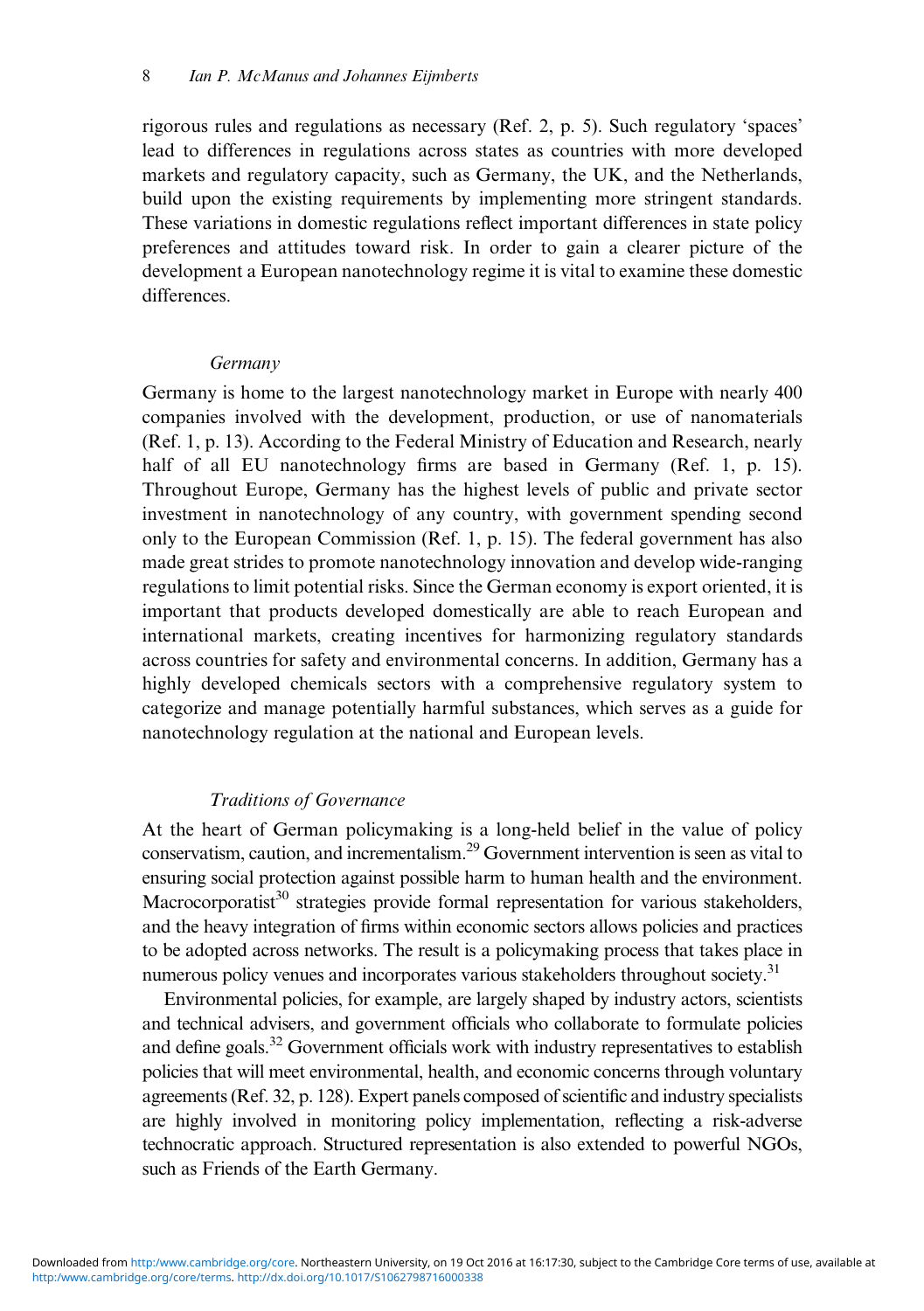While public policy in Germany is developed in an open manner through negotiations with interested stakeholders, policy implementation is a fairly rigid process in which the state imposes comprehensive standards across industries and jurisdictions. Environmental standards, for example, are applied uniformly to all firms across sectors (Ref. [32,](#page-18-0) p. 132). In other words, while public policy in Germany is developed through an inclusive process that incorporates a range of public and private stakeholders, it is then implemented in a more rigid and legalistic manner across all sectors (Ref. [31,](#page-18-0) p. 685).

# German Governance of Nanotechnology

Nanotechnology risk assessment strategies in Germany have been exemplary of open policymaking combined with rigid implementation of industry-wide requirements. In an attempt to identify the potential negative health and environmental effects of nanomaterials, the German Federal Ministry for the Environment (BMU) and the Federal Institute for Occupational Health and Safety (BAuA) along with the Association of the Chemical Industry (VCI) held a stakeholder dialogue in 2005 and composed a joint questionnaire to be administered to firms throughout the country<sup>[33](#page-18-0)</sup> This data collection exercise, undertaken by state officials and industry representatives, provided an overview of the production, protection measures, and handling of nanomaterials throughout the German economy with the aim of establishing universal regulations for all industries.

Application of the precautionary principle and risk adverse governance strategies are evident in several recent developments in German nanotechnology regulatory assessments. In 2011, the Federal Institute for Risk Assessment (BfR) issued a statement entitled 'Safety of Nano Silver in Consumer Products: Many Questions Remain Open' which recommended that, due to incomplete data on the health risks and toxicity of nano-silver, measures should be taken to prevent their use in foods and other products until a final assessment of possible harm can be obtained.<sup>[34](#page-18-0)</sup> This recommendation has implications for a number of different sectors as nano-silver compounds are used for their anti-microbial effects in a wide-range of products, from cosmetics to textiles and medicines. In its Opinion No. 24/2010 the BfR indicated that nano-silver might have a different toxicological profile than other substances, including that of bulk silver, and advised that further evaluation would be needed to confirm its safety before nano-silver should be introduced in consumer products (Ref. [34\)](#page-18-0).

This recommendation came out of a workshop that included industry representatives, scientific experts, and civil society groups. The inclusion of a broad range of participants highlights the inclusive nature of many German risk assessment initiatives. It also points to the influence of non-economic actors as this endorsement faced opposition by some industry representatives who argued that existing data were sufficient to permit introduction of nano-silver products into the marketplace. The BfR has also recently begun similar inquiries into the assessment of hazardous nanomaterials in cosmetic products.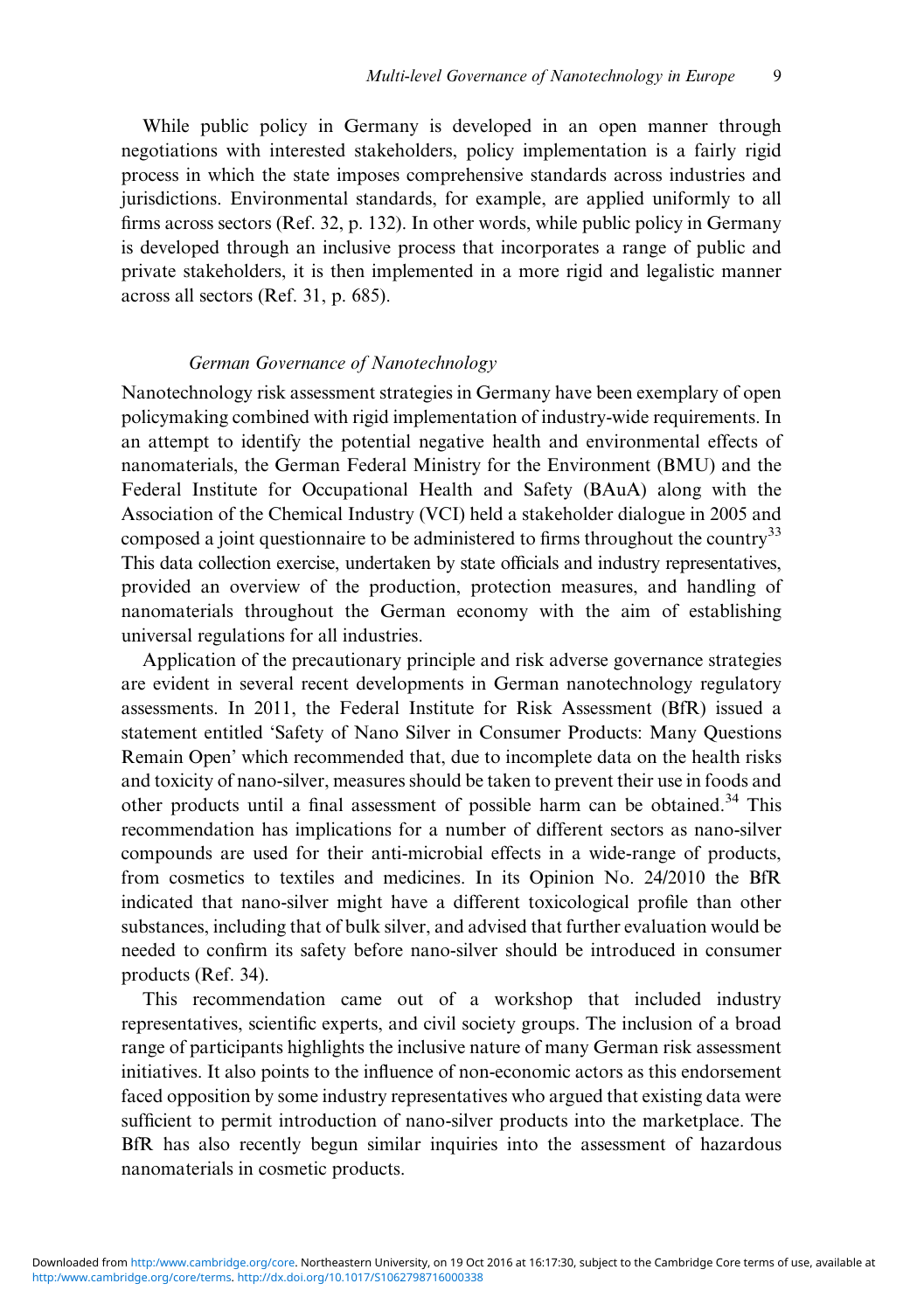In 2014, the BfR along with the BAuA and the Federal Environment Agency (UBA) proposed an amendment to REACH regulations for better identification and assessment of the potential hazards of nanomaterials, including ultra-fine powders and fibres.[35](#page-18-0) If adopted, this amendment would also include the examination and testing of chemicals produced in lower quantities that do not currently fall under evaluation. Nanomaterials produced at a smaller scale may present greater risks as these chemicals have low density and higher potency than conventional bulk chemicals (Ref. [35\)](#page-18-0). The EU is planning to review these proposed reforms to REACH by  $2015^{36}$  $2015^{36}$  $2015^{36}$  These suggestions illustrate how government agencies shape EU regulations by advocating for harmonized requirements, which reflect domestic policies and preferences.

In sum, the German policy process provides structured access to a wide array of stakeholders, whose interests are reflected in state policy decisions. Representative of this broader political opportunity structure,  $37$  the nation's main nanotechnology strategy, the German Federal Government Nanotechnology Action Plan 2015, includes specific provisions to evaluate the effects of nanotechnology on human health and the environment, adopt a precautionary regulatory strategy, and to establish an inclusive dialogue with stakeholders (Ref. [28](#page-18-0), p. [58\)](#page-20-0). To this final point, the German government has promoted a stakeholder dialogues, including the 'Nano-Dialog 2006–2008' aimed at providing a platform for policymakers, researchers, industry representatives, and other societal stakeholders to discuss the advantages and risks of nanotechnology development (Ref. [28](#page-18-0), p. [58\)](#page-20-0).

## The United Kingdom

The UK, with the second largest number of nanotechnology firms in Europe,<sup>[38](#page-19-0)</sup> shares similar economic incentives with Germany to promote the growth of the nanotechnology sector while at the same time developing regulations to limit potential risks to public health, occupational safety, and the environment. However, compared with Germany, the policymaking process in the UK is more closed and tends to favour industrial interests over broader societal and environmental groups (Ref. [32](#page-18-0), p. 88). However, policy implementation is much more flexible in the UK than in Germany, allowing firms to address risks according to their capacity under the best practicable means principle.<sup>[39](#page-19-0)</sup>

## Traditions of Governance

The policy process in the UK is often defined as exclusive, in which state and industry representatives cooperate to formulate and implement policies largely at the exclusion of other social interests.<sup>[40](#page-19-0)</sup> This process therefore favours major economic actors, such as industry representatives, who are able to provide technical advice and influence policy decisions, while civil society actors, such as environmental groups, have had greater difficulty accessing decision-making circles.<sup>41</sup> This limited access to policymaking for non-economic interests is due in part to the unitary British state in which power is concentrated at the national level. Compared with the German federal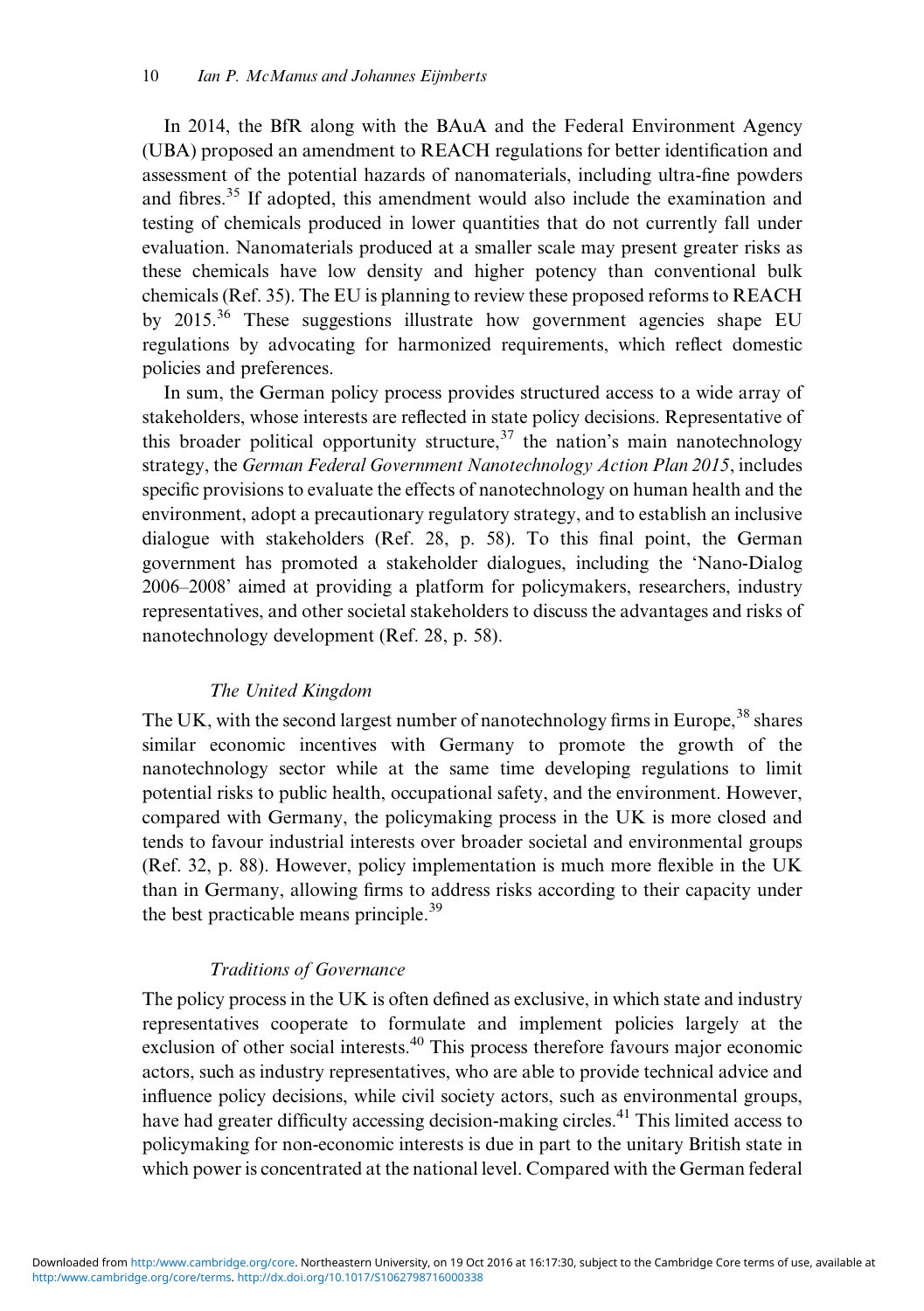system, whose fragmentation and separation of powers allow for a greater number of policy access points, decision-making and lobbying efforts in the UK take place almost exclusively at Westminster, which provides fewer opportunities for public interest groups to influence policy outcomes (Ref. [31,](#page-18-0) p. 684; Ref. [32](#page-18-0), p. 90).

While policymaking in the UK represents a more closed process, implementation is highly flexible and relies less on universal regulations applied across sectors (Ref. [31](#page-18-0), p. 685). Monitoring and evaluating of environmental policy, for example, is typically based on the best practicable means principle, under which individual firms are required to limit their environmental impact to the highest degree possible given their resources and capacity (Ref. [32](#page-18-0), p. 90). This process relies on voluntary compliance and self-monitoring by firms rather than government enforcement of universal standards across industries. Compared with their German counterparts, UK firms have much greater control over policy development, implementation, and evaluation.

## UK Governance of Nanotechnology

As an example of this flexible relationship between government and firms, between 2006 and 2008 the UK's Department for Environment, Food, and Rural Affairs (DEFRA) implemented a voluntary reporting scheme in which firms and research organizations that choose to participate would provide the government with information about the potential risks posed by manufactured nanomaterials.<sup>[42](#page-19-0)</sup> During this two-year period, DEFRA received data from only 11 firms and two academic institutions $43$  out of a pool of more than 640 firms and research organizations involved in the development of nanotechnologies[.44](#page-19-0) This voluntary approach emphasizes the independence that firms have in monitoring their activities and shows that DEFRA could not compel firms to report. The DEFRA selfreporting also indicates that those firms and technical experts who did respond were able to have an influential role in informing government policy decisions since they were the main source of data on industry practices and assessments as to the potential risk of nanotechnology.

Advocates of this approach argue that, voluntary measures such as codes of conduct, data-sharing initiatives, and public engagement are less resource intensive and require less time to develop and implement than traditional regulations.<sup>[45](#page-19-0)</sup> These measures are seen as an efficient means to generate information about the risks of nanotechnology and provide positive policy feedback. However, opponents argue that these voluntary measures lack mechanisms for independent evaluation or sanctions for poor compliance.<sup>[46](#page-19-0)</sup> Sceptics also see these approaches as an industry strategy to prevent or delay the development of more rigorous regulations and limit public involvement (Ref. [47,](#page-19-0) p. 453).

Several public interest groups have called into question the effectiveness of the DEFRA voluntary reporting scheme citing disappointing levels of response (Ref. [46,](#page-19-0) p. 477; Ref. [47](#page-19-0), p. 191). In fact, the perceived failure of voluntary reporting schemes in the UK has created pressure at the European level to promote mandatory reporting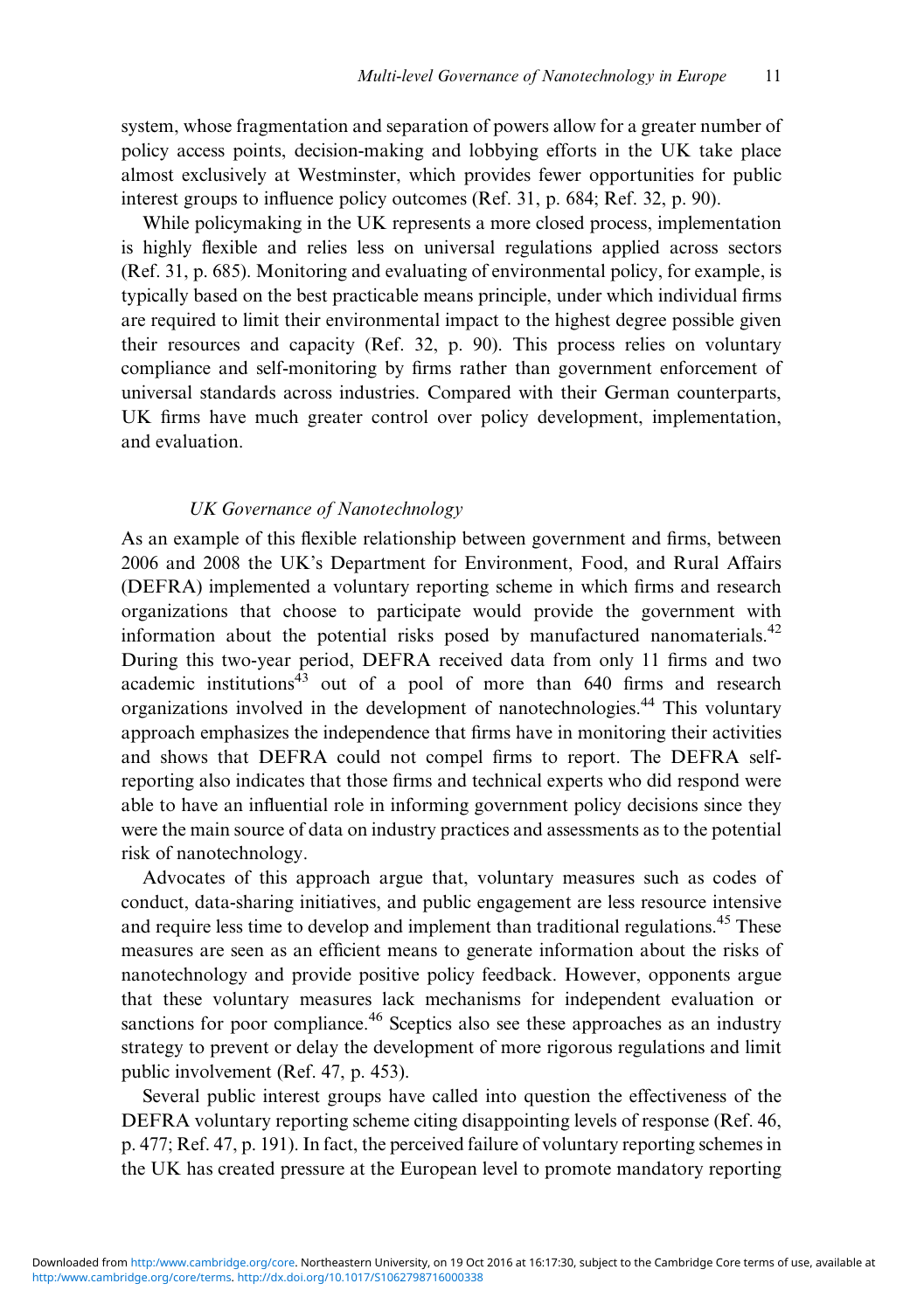schemes across states. The UK's Royal Commission on Environmental Pollution (RCEP) and the International Risk Governance Council (IRGC), along with several non-governmental European consumer groups, have suggested that a mandatory EU reporting scheme for industries be established and linked to existing REACH registration requirements. However, it seems highly unlikely that the UK will adopt a mandatory reporting scheme anytime soon. Instead, the government has sought to revise the existing voluntary reporting system to include products that contain nanomaterials and to request feedback from a larger scope of firms and organizations associated with nano development (Ref. [46](#page-19-0), p. 479). In response to the RCEP and IRGC recommendation, the UK government issued a response suggesting that while a review should be conducted of existing structures for sharing information and stakeholder engagement, a 'light touch' approach should be maintained in order to limit the regulatory burden on firms and ensure economic competitiveness.<sup>[47](#page-19-0)</sup>

Occupational safety standards governing nanomaterials, regulated under the Control of Substances Hazardous to Health Regulations (COSHH), represents a similar style favouring voluntary and flexible approaches, which take into account individual firm capacity. COSHH requires employers to protect workers from exposure to harmful substances in the workplace, while granting companies the independence to decide which measures would be most appropriate and feasible to adopt.<sup>[48](#page-19-0)</sup> These approaches reveal a regulatory logic, which seeks to address potential risk while at the same time limiting government intervention in market activities. In other words, it grants significant autonomy for firms to meet government specified targets, rather than requiring adherence to uniform rules and standards across sectors.

While policymaking tends to favour the interests of industry actors, some nonstate groups unaffiliated with business, have been able to influence the policymaking process by providing technical and scientific expertise. In particular, the Royal Society and the Royal Academy of Engineering (RSRAE), two independent UK research institutions, put out a report in 2004 on nanotechnology regulation that was highly influential in furthering the discussion of risk assessment, standard practices, and recommendations for policy both domestically and throughout Europe.<sup>[49](#page-19-0)</sup> This report served as a catalyst for discussion of nanotechnology governance in Europe and introduced the precautionary principle into the policy discussion. The RSRAE has been instrumental in elevating the issue of nanotechnology risk to the top of the European policy agenda and continues to be an influential actor providing technical expertise and policy recommendations.

In 2008, the RSRAE, in partnership with several other organizations, developed the Responsible NanoCode, a voluntary code of conduct for firms handling nanomaterials, intended to promote best practices in the research, development and production of nanotechnologies (Ref. [47,](#page-19-0) p. 453). The code, initially intended be adopted by companies within the UK, has been designed so that it can be implemented more broadly in numerous countries and under different regulatory regimes.[50](#page-20-0) The process of developing the code began with a business-focused workshop that brought together a representative group of 17 European companies with a commercial interest in nanotechnology. This consultation allowed companies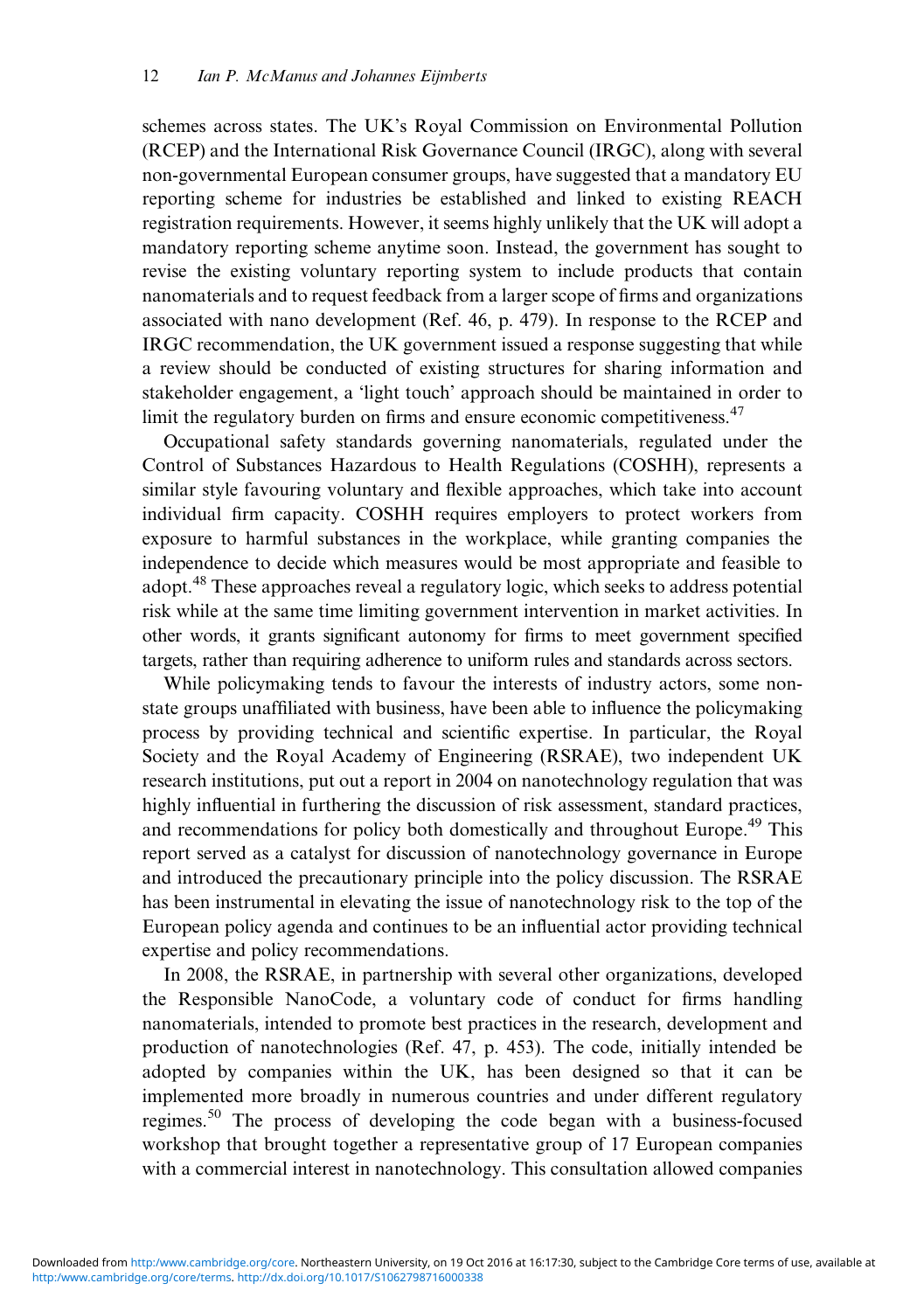involved in nanotechnology production to provide input on how best to ensure that the code would reflect industry concerns and be realistic to implement. The code offers a voluntary principles-based rather than standards-based approach to promote common practices. In many respects, the approach taken towards developing the NanoCode is very much in keeping with the UK policy process of business engagement and flexible policy adoption. It is important to note that organizations such as the RSRAE have been able to influence legislation and provide recommendations to industrial actors due to the high levels of specialized knowledge and expertise that they hold, reflecting a more technocratic approach rather than a pluralistic one.

Notably, as a result of their limited access to policymaking at home, many other non-state actors such as environmental organizations have begun to create pressure for regulatory change at the European level rather than looking to domestic institutions (Ref. [32](#page-18-0), p. 110). According to the European Commission's transparency register, there are currently over 300 British-based civil society organizations operating in Brussels focused specifically on environmental and public health policy issues.<sup>[51](#page-20-0)</sup> By circumventing the state, interest groups are able to gain access to policy venues at the European level, thus influencing regional regulations and creating demands for domestic legislative changes.

## The Netherlands

As in the UK and Germany, economic incentives fuelled the growth of nanotechnology development in the Netherlands. Yet, the Dutch government early on stressed the need for the responsible development and use of nanotechnology. Over the past several years, Dutch nanotechnology rules and regulations have become more cohesive with potential risks being addressed by a unified approach. The notion of integrated and comprehensive policies has therefore become the norm and a condition for public funding of nanotechnology research in the Netherlands.

The Netherlands, a relatively small country with a strong tradition of international trade and engagement, relies heavily on transnational collaboration to maintain and grow its position, moving away from any state-centric approach. To the Dutch, international collaboration can yield faster and better results than a relatively small country like the Netherlands can achieve on its own. The emphasis on international collaboration has a clear neo-functional aspect: international collaboration is ultimately in the national interest. The Dutch are actively involved in shaping global governance, notably within the EU, to ensure that any international agreements and policies reflect Dutch interests.

#### Traditions of Governance

Dutch governance builds on a long tradition of consensus building among stakeholders on important policy questions through structured consultation.<sup>[52](#page-20-0)</sup> Consociationalism historically has been a key aspect of the Dutch political system as a way to accommodate the preferences of different groups that made up the pluralist Dutch society until the late 1960s.<sup>[53](#page-20-0)</sup> This Dutch model of governance is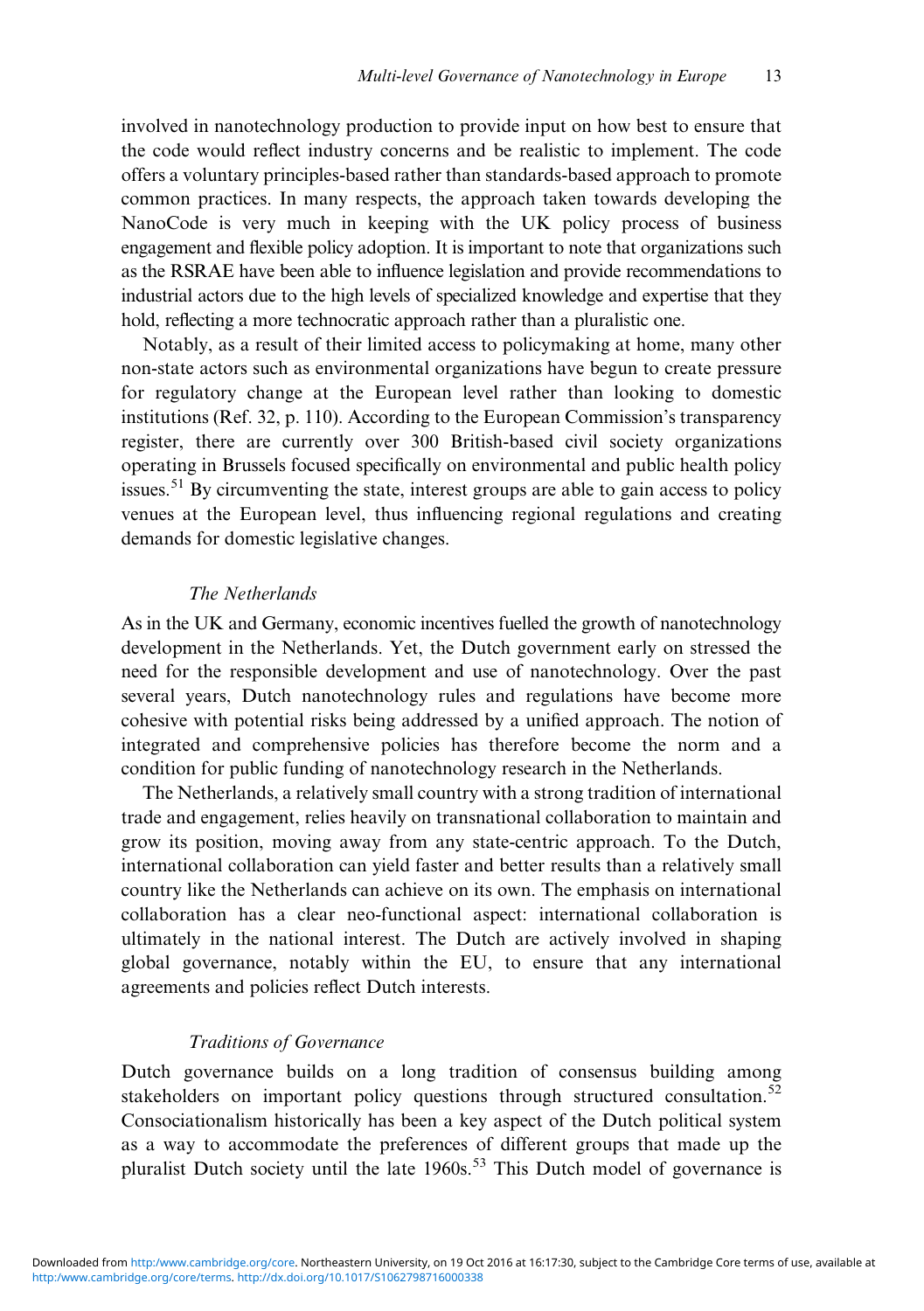inclusive and open, yet structured. Like Germany, the Netherlands has a long tradition of neo-corporatism in governance (Ref. [54\)](#page-20-0). Although Dutch politics have become more pluralist in the last decades, much of the pre-existing set-up of consensus-seeking policymaking remains and enjoys high legitimacy. As a result, in many policy fields, multi-stakeholder consultation, between government representatives and a diverse set of non-government actors, remains the norm.<sup>54</sup>

# A General Approach to the Risks of Human Activities

In the early 2000s, the Dutch Cabinet adopted a general risk strategy to guide policymaking. According to this approach, the risk associated with human activities is based on the probability of incident, the level of uncertainty about the risk, and the scope and gravity of harm. This risk assessment also accounts for more social factors such as the level of potential controversy, the effort needed to respond to risks, and whether activities pose higher risks for specific populations. Activities associated with higher levels of risk require more public engagement and participation when assessing whether they are acceptable for society to bear.<sup>[55](#page-20-0)</sup> In its risk approach, the Cabinet follows the precautionary principle as introduced by the EU (Ref. [22\)](#page-18-0). To counter any unrealistic applications of the precautionary principle that might constrain scientific progress, the general risk approach applies a principle of utility or proportionality that aims to balance potential benefits of certain activities with the costs of limiting their risks.<sup>[56](#page-20-0)</sup>

# Early Uptake of Nanotechnology

The development of nanotechnology in the Netherlands is marked by early initiation of interdisciplinary scientific research and by the early uptake of nanotechnology by Dutch industry, in particular by sizeable international corporations, such as Philips and Akzo-Nobel.<sup>[57](#page-20-0)</sup> NanoNextNL, is the third in a series of public–private partnerships between universities, research institutes and companies, which started in 2002. It has been instrumental in advancing nanotechnology development in the Netherlands and lists more than 100 Dutch companies involved in its activities.<sup>[58](#page-20-0)</sup> The Netherlands is also a global leader in nanotechnology R&D and regulation along with countries such as the United States, Germany, the UK and China.<sup>[59](#page-20-0)</sup> This is surprising given its small size and market relative to other global leaders and reflects considerable investment on behalf of the Dutch government. For example, the NanoNextNL consortium and its linked network of facilities NanoLabNL have a budget of around €250 million to cover the years 2012 to 2016. Public funding covers half of the budget. The Dutch government has set two clear conditions for funding nanotechnology research through the consortia: it requires the partners to match the amount public funding and it requires that 15% of the budget is dedicated to risk-related research.<sup>[60](#page-20-0)</sup>

Nanotechnology plays a pivotal role in an ambitious broader programme aiming to expand the international competitiveness of the Netherlands: the goal of the Top Sectoren programme is to place the Netherland in the worldwide top of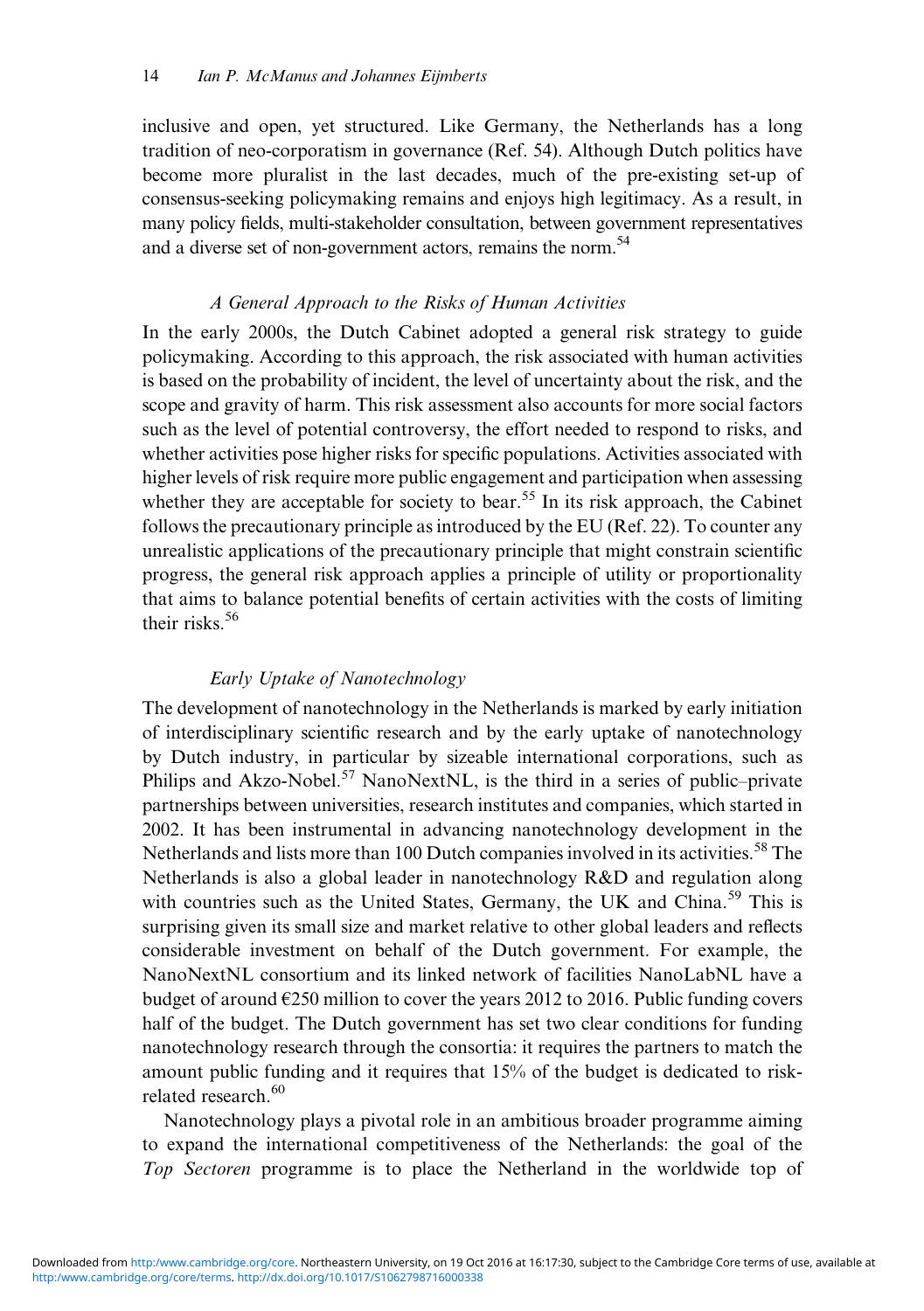knowledge-based economies by 2020, by increasing the overall Dutch annual investment in research to  $2.5\%$  of GDP.<sup>[61](#page-20-0)</sup> These ambitions coincide with the European Horizon 2020 programme for research and innovation. Both programmes stress that risks and uncertainties associated with nanotechnology are addressed in a more integrated approach.<sup>[21](#page-18-0)</sup>

# Dutch Governance of Manufactured Nanomaterials

Beginning in 2005, Dutch government advisory councils began to advocate for increased state involvement in the development of nanotechnology. The aim is to ensure that knowledge gaps about potential nanotechnology risks are addressed and that R&D of this emerging technology is done in a responsible manner.<sup>[62](#page-20-0)</sup> The Dutch Cabinet first presented its view on nanotechnologies in a 2006 vision statement entitled 'From Small to Great'.<sup>[63](#page-20-0)</sup> The content of the document mirrored the outline of the EU's 2005 Action Plan, with sections on business and research opportunities; societal, ethical, and legal issues; public engagement; and risk assessment. The Cabinet focused on the uncertainty and risks associated with nano-materials and the lack of standardization of this technology. The Cabinet requested a group of stakeholders involved in Dutch nanotechnology production to put together a Strategic Research Agenda for nanotechnology, outlining research priorities and formulating a request for continuing funding.<sup>64</sup>

In 2007, the Netherlands adopted REACH regulations that replaced all existing policies with regard to the use of materials and chemicals in the Netherlands, which may include manufactured nanomaterials.<sup>[65](#page-20-0)</sup> Parliament discussed REACH implementation costs for the industry in 2006. Industry interests argued that the REACH requirements based on the precautionary principle may place an undue burden on firms. Partly in response to industry concerns, the Dutch Cabinet has promoted a more pragmatic interpretation of the precautionary principle in the form of 'no data, no exposure', meaning that workers or consumers should not be exposed to risks in the production and use of such materials.<sup>[66](#page-20-0)</sup>

In 2008, at the request of the Dutch Cabinet and other member state partners, the European Commission set up a subgroup under the REACH called the Competent Authority on nanomaterials (CASG Nano) to address the regulation of materials produced at the nano-scale (Ref. [62](#page-20-0)). Through participation in this group, the Dutch Cabinet aimed to encourage European collaboration in the development of a common strategy for the risk assessment of manufactured nanomaterials.<sup>[67](#page-20-0)</sup> REACH therefore has become the main instrument wielded by the Dutch government to regulate the use of manufactured nanomaterials in the Netherlands.

Reflecting the interdependence between Dutch and European governance strategies, the 2008 'Nanotechnology Action Plan', which serves as the basis of Dutch nanotechnology governance, is modelled after the European Commission's 2005 Action Plan. According to this national Action Plan, the Dutch government seeks to create a climate for responsible and economically viable development of nanotechnology, based on four premises: (1) an ambitious agenda for research and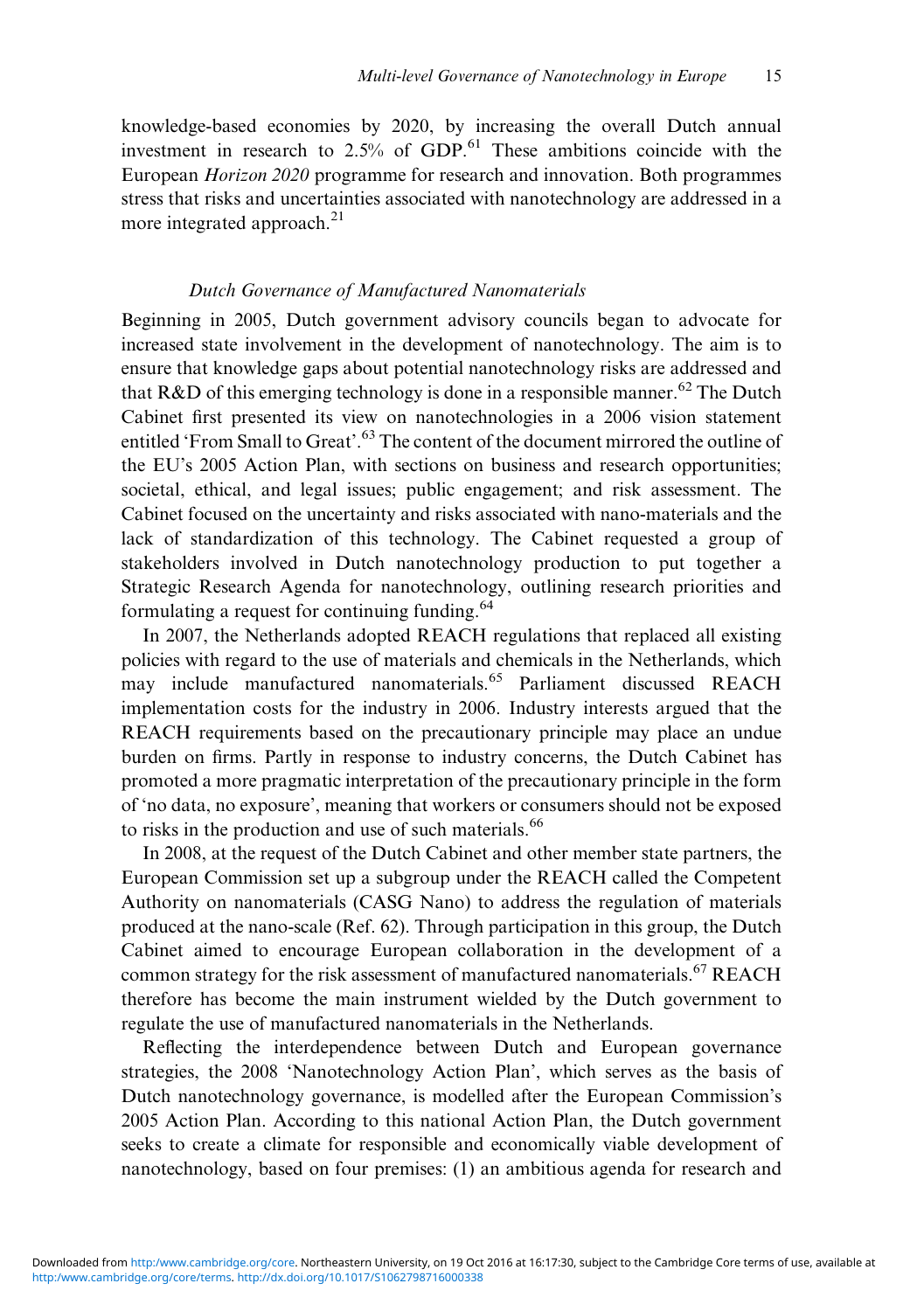business opportunities; (2) an inclusive approach to address ethical, social, and legal issues pertaining to nanotechnology; (3) a programme to stimulate public engagement; and (4) an emerging regulatory model that recognizes the risks and uncertainty associated with nanomaterials. This government has also stressed that addressing the risks of nanotechnology within national boundaries would be ineffective and inefficient, as its production and use takes place in a wider European setting.<sup>[68](#page-20-0)</sup> Therefore, the Dutch government has urged stakeholders to address these issues through international collaboration. This objective of international cooperation is made clear in the Action Plan, which states that, 'the short term aim of the Cabinet is the embedding of European legislation' (Ref. [62](#page-20-0), p. [4](#page-17-0)).

The 2008 Nanotechnology Action Plan links to the 2008 'Strategic Research Agenda' (SRA), <sup>[59](#page-20-0)</sup> which has become the guideline of nanotechnology R&D priorities in the Netherlands. The SRA allocates 15% of the overall budget to risk-related research<sup>[59](#page-20-0)</sup> at the explicit request of the government (Ref. [59,](#page-20-0) p. [11](#page-17-0)). In 2012, the Dutch Cabinet, looking to find ways to accelerate risk-related research for new manufactured nanomaterials proposed the NANoREG project to the EU.<sup>69</sup> The project aims to provide regulators throughout the EU with common instruments to assess the risks and remaining uncertainties of nanomaterials.<sup>[26](#page-18-0)</sup> Membership of NANoREG is not limited to government representatives and the organization explicitly seeks collaboration between various non-state actors. Currently around 60 partners – many from independent research organizations and firms – from nearly 15 EU countries have joined the NANoREG project.[26](#page-18-0) The overarching goal of this collaboration is for the various stakeholders involved to benefit from a multidisciplinary approach to nanotechnology innovation. As a NANoREG leader, the Dutch Ministry of Infrastructure and the Environment is expected to present its results in 2016<sup>[26](#page-18-0)[,69](#page-20-0)</sup>

Overall, the Netherlands actively seeks to contribute to the harmonization of global nanotechnology regulations by integrating Dutch national interests and knowledge with broader European and international governance strategies. By engaging with various stakeholders at multiple levels the Dutch have sought to advance a common approach for the safe development of nanotechnology, while allowing for specific provisions for Dutch policy preparation and implementation. This collaborative policymaking approach has allowed the Dutch to emphasize economic growth while balancing the need for effective governance strategies to address the potential risks of nanotechnology.

## **Conclusion**

Ultimately, the UK, Germany and the Netherlands case studies highlight the important role that member states play in the development of nanotechnology rules and regulations both domestically and at the European level. By engaging with EU institutions and non-state actors, states are able to identify best practices, guidelines, and common standards for the responsible development of nanotechnology throughout Europe that still meet domestic preferences. This multi-level engagement of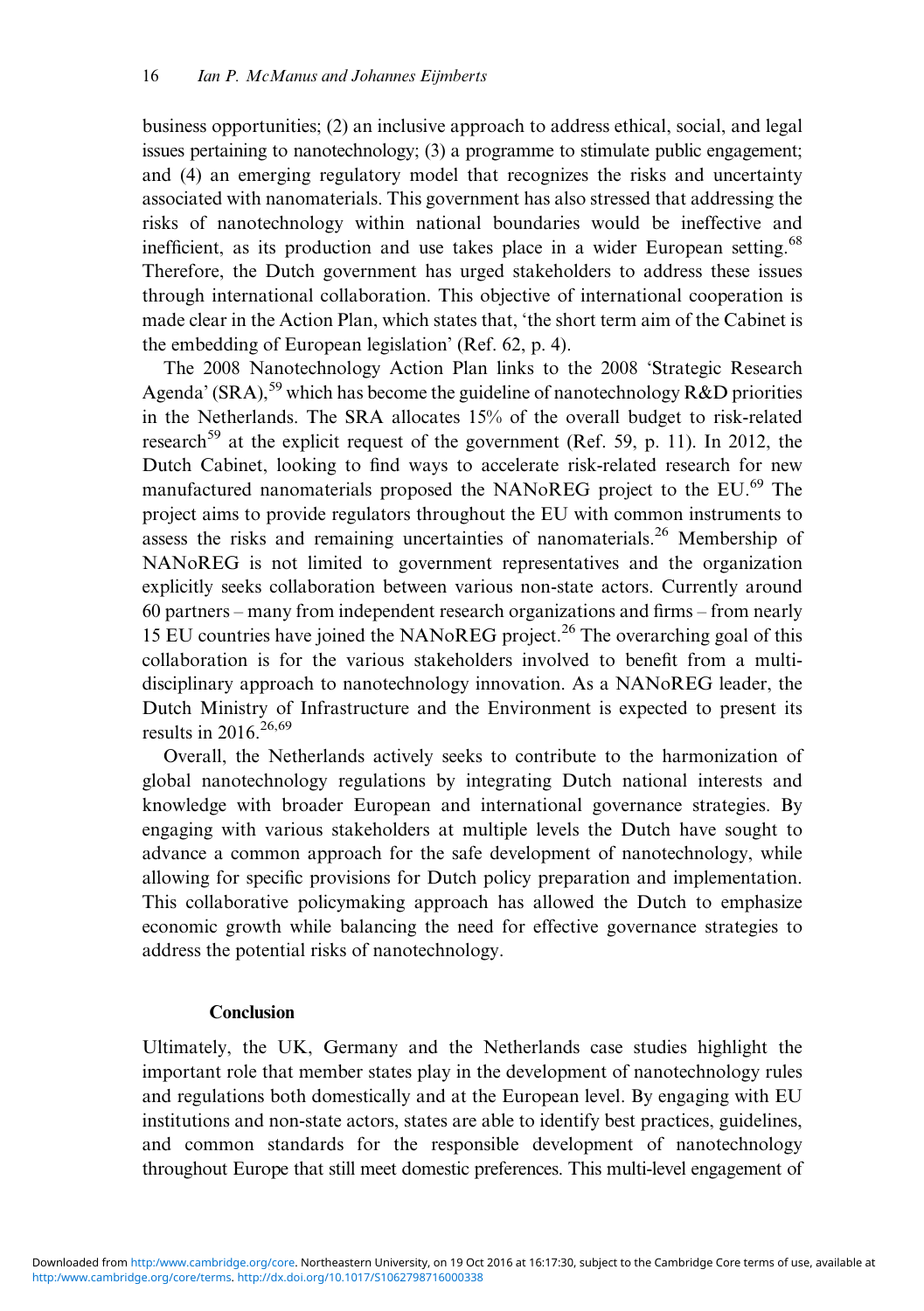<span id="page-16-0"></span>various actors has contributed to the regional harmonization of nanotechnology policies in Europe, such as common rules and regulations for nano-chemicals. At the same time, the European nanotechnology regime has allowed for flexible implementation of policies, allowing states to adopt and enforce policies according to domestic practices. As a result, we see both the expansion and harmonization of nanotechnology governance within Europe and continued domestic variation in how states implement these policies.

This divergence within convergence is not captured by state-centric nor liberalization governance theories. While we see the continued importance of national governments in domestic policy implementation and supranational policymaking efforts, state-centric arguments have difficulty accounting for the increased prominence and capacity of EU authorities and the increased harmonization of regional nanotechnology rules and standards. At the same time that we see an emerging European nanotechnology regime, we do not see a drive towards policy convergence across states anticipated by liberalization theories. Within these newly harmonized governance systems, there exists considerable variation in the policymaking processes, preferences, and implementation of nanotechnology regulations at the state level. In other words, both alternative theoretical approaches fail to capture important dimensions of the emerging EU nanotechnology regulatory framework.

In order to understand the complex and evolving nature of EU nanotechnology governance, we emphasize the utility of a multi-level governance framework. This approach offers a useful heuristic model that bridges the seemingly conflictual relationship that other theories identify between national self-interest and international pressures. Far from focusing solely on state-centric regulatory approaches, we argue that national governments willingly and deliberately choose to pursue a multi-level strategy in order to address concerns that are possibly beyond their own domestic capacity. This is apparent in the active role that governments in the UK, Germany and the Netherlands have taken in European nanotechnology policymaking. As part of this multi-level approach, states accept diminished influence in the emerging regime in return for a more effective and comprehensive regulatory response that still allows for national divergence.

Ultimately, the examination of the emerging European nanotechnology regime offers an important lens to understand the evolving nature of EU governance. This is of particular importance as EU institutions have gained more regulatory authority over different policy areas, such as occupational health and safety, immigration, and fiscal policies in recent years. Our expectation is that the multi-level and cross-sectoral dynamics that operate within the nanotechnology policy arena will have important parallels within other areas of EU governance that can better be understood through multi-level governance analysis. This approach offers exciting new opportunities to advance research about the complex interactions among governments, EU institutions, and non-state actors, which shape governance throughout Europe and beyond.

#### References and Notes

1. ObservatoryNano (2011) European Nanotechnology Landscape Report. Available at:<www.nanowerk.com/nanotechnology/reports/reportpdf/report145.pdf> (accessed 19 May 2015).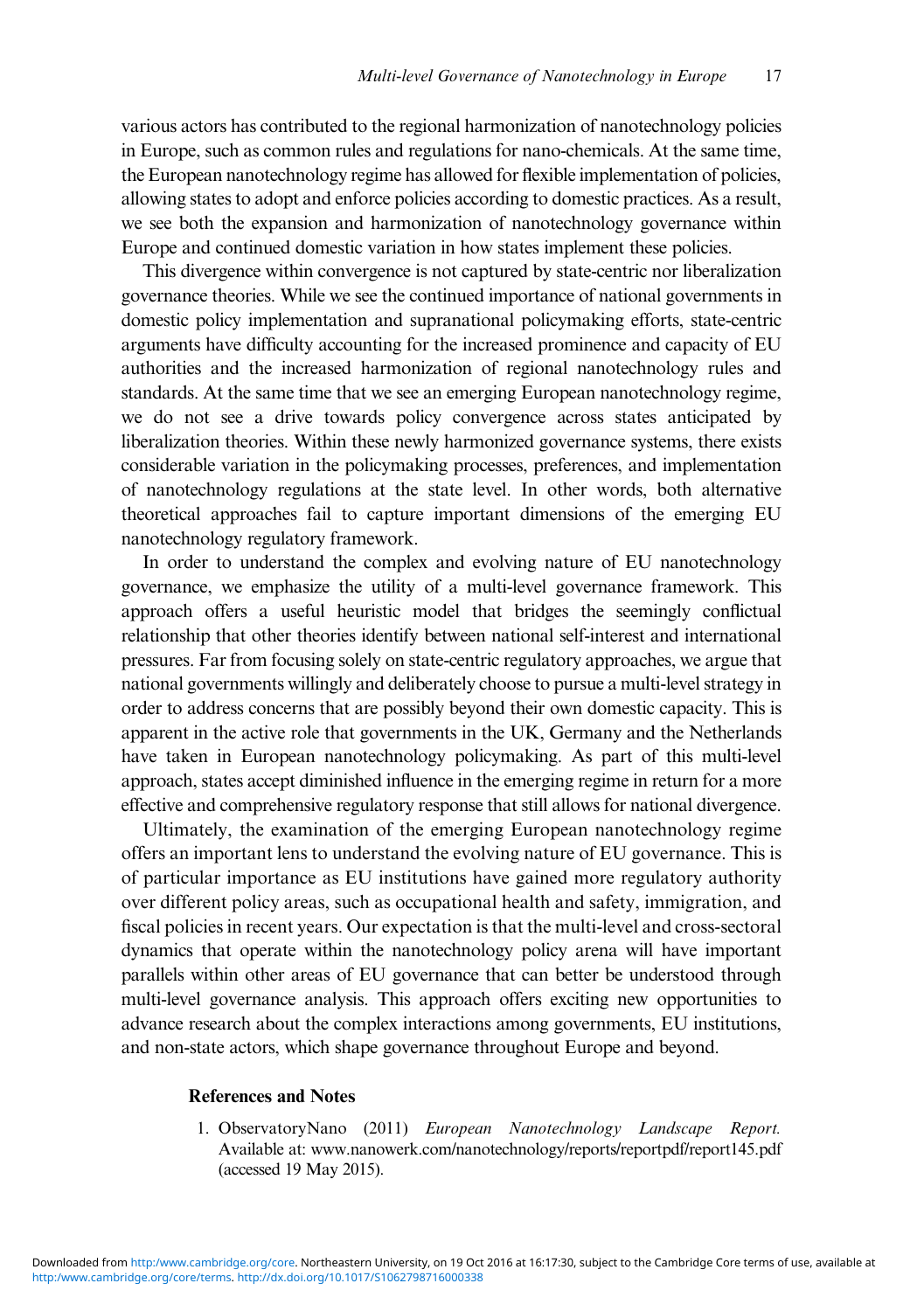- <span id="page-17-0"></span>2. F. Schimmelfennig and T. Winzen (2014) Instrumental and Constitutional Differentiation in the European Union. Journal of Common Market Studies, 52(2), pp. 354–370.
- 3. L. Hooghe and G. Marks (2001) Multi-level Governance and European Integration (Pennsylvania: Rowman & Littlefield), p. 28.
- 4. I. Bache and M. V. Flinders (2004) Multi-Level Governance (Oxford: Oxford University Press).
- 5. T. Börzel and T. Risse (2003) Conceptualizing the domestic impact of Europe. In: K. Featherstone and C. Radaelli, (eds) The Politics of Europeanization (Oxford: Oxford University Press), p. 64.
- 6. D. Leuffen, B. Rittberger and F. Schimmelfennig (2012) Differentiated Integration: Explaining Variation in the European Union (London: Palgrave Macmillan).
- 7. H. Farrell and A. Newman (2010) Making global markets: historical institutionalism in international political economy. Review of International Political Economy, 17(4), p. 610.
- 8. D. Verdier and R. Breen (2001) Europeanization and globalization: politics against markets in the European Union. Comparative Political Studies, 34, pp. 227–262.
- 9. G. Shambough (1996) Dominance, dependence, and political power: tethering technology in the 1980s and today. International Studies Quarterly, 40, pp. 559–588. B. Simmons (2001) The international politics of harmonization: the case of capital market regulation. International Organization, 55(3), pp. 589–620. D. Drezner (2005) Globalization, harmonization, and competition: the different pathways to policy convergence. Journal of European Public Policy, 12(5), pp. 841–859.
- 10. D. Drezner (2007) All politics is global: explaining international regulatory regimes (Princeton: Princeton University Press), D. Vogel and R. Kagan (2004) Dynamics of Regulatory Change: How Globalization Affects National Regulatory Policies (Berkeley: University of California Press).
- 11. D. Drezner (2001) Globalization and policy convergence. International Studies Review, 3(1), p. 53.
- 12. C. Kerr (1983) The Future of Industrial Societies: Convergence or Continuing Diversity? (Cambridge: Harvard University Press), p. 3.
- 13. S. Krasner (1983) International Regimes (Ithaca: Cornell University Press), A. Hasenclever P. Mayer and V. Rittberger (eds) (1997) Theories of International Regimes (Cambridge: Cambridge University Press).
- 14. S. Meunier and K. McNamara (eds) (2007) Making History: European Integration and Institutional Change at Fifty (Oxford: Oxford University Press), p. 4.
- 15. K. Thelen (1999) Historical institutionalism in comparative politics. Annual Review of Political Science, 2(1), p. 387.
- 16. P. Pierson (1996) The path to European integration: a historical institutionalist analysis. Comparative Political Studies, 29(2), p. 126.
- 17. S. Vogel (1996) Freer Markets, More Rules: Regulatory Reform in Advanced Industrial Countries (Ithaca: Cornell University Press), p. 9.
- 18. A. Moravcsik (2005) The European constitutional compromise and the neofunctionalist legacy. Journal of European Public Policy, 12(2), p. 376.
- 19. European Commission (2005) Nanosciences and nanotechnologies: An action plan for Europe 2005-2009. Available at: [http://ec.europa.eu/research/industrial\\_](http://ec.europa.eu/research/industrial_technologies/pdf/nano_action_plan_en.pdf) [technologies/pdf/nano\\_action\\_plan\\_en.pdf](http://ec.europa.eu/research/industrial_technologies/pdf/nano_action_plan_en.pdf) (accessed 5 May 2015).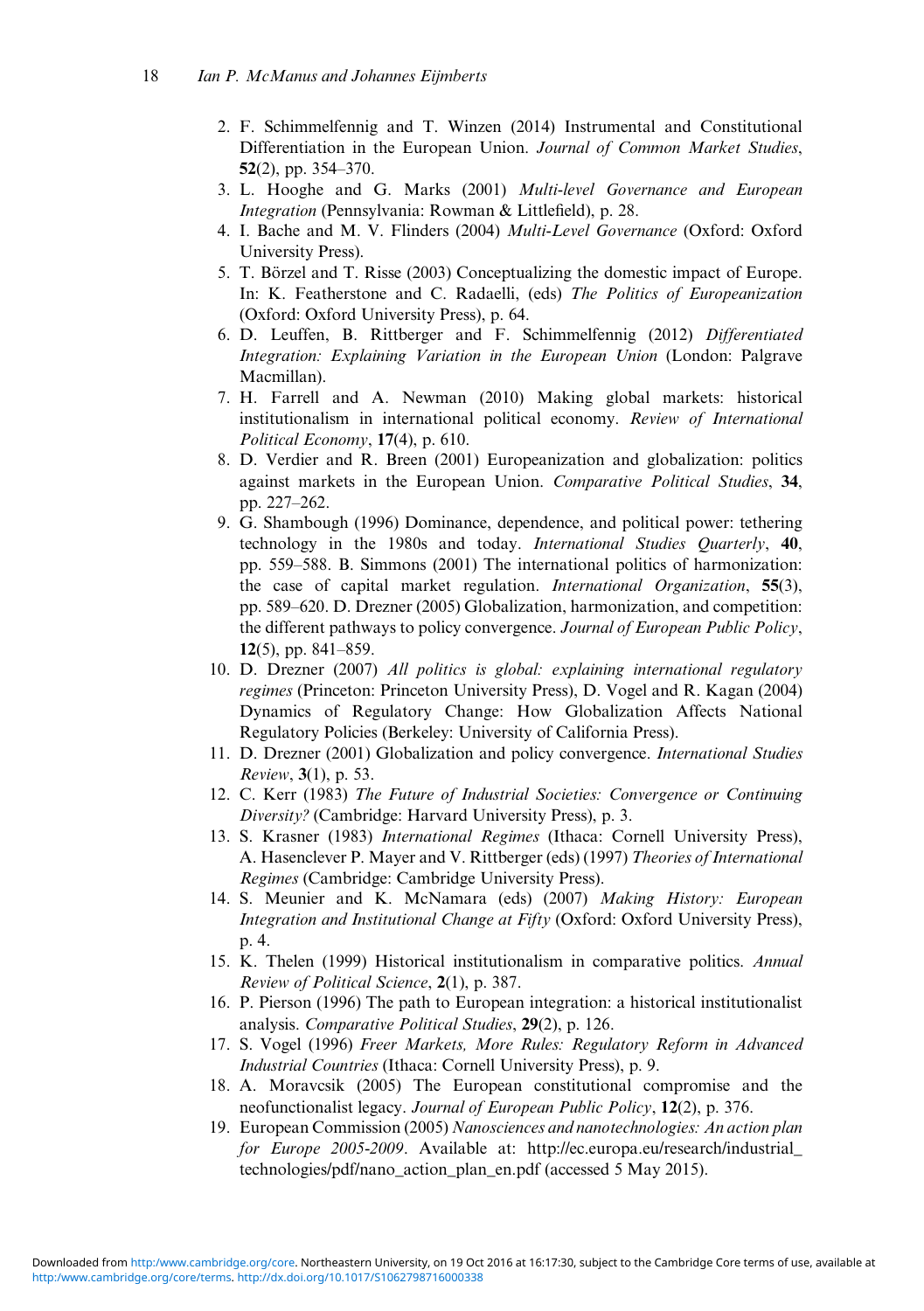- <span id="page-18-0"></span>20. European Commission (2008) Code of Conduct for Responsible Nanosciences and Nanotechnologies Research. Available at: [http://ec.europa.eu/research/science](http://ec.europa.eu/research/science-society/document_library/pdf_06/nanocode-recommendation-pe0894c08424_en.pdf)[society/document\\_library/pdf\\_06/nanocode-recommendation-pe0894c08424\\_](http://ec.europa.eu/research/science-society/document_library/pdf_06/nanocode-recommendation-pe0894c08424_en.pdf) [en.pdf](http://ec.europa.eu/research/science-society/document_library/pdf_06/nanocode-recommendation-pe0894c08424_en.pdf) (accessed 5 May 2015).
- 21. European Commission (2012) Europe 2020 Targets. Available at: [http://ec.](http://ec.europa.eu/europe2020/europe-2020-in-a-nutshell/targets/index_en.html) [europa.eu/europe2020/europe-2020-in-a-nutshell/targets/index\\_en.html](http://ec.europa.eu/europe2020/europe-2020-in-a-nutshell/targets/index_en.html) (accessed 5 May 2015).
- 22. European Commission (2000) Communication of the European Commission on the Precautionary Principle (Brussels, Belgium).
- 23. J. F. Sargent Jr. (2011) The National Nanotechnology Initiative: Overview, Reauthorization, and Appropriations Issues (Washington, DC: Congressional Research Service).
- 24. International Organization for Standardization (2011) TC 229 Nanotechnologies. Available at: [www.iso.org/iso/iso\\_technical\\_committee?commidid](www.iso.org/iso/iso_technical_committee?commidid=381983)=381983 (accessed 15 January 2012).
- 25. OECD (2010) OECD Working Party on Nanotechnology Vision Statement. Available at: [www.oecd.org/sti/nano/oecdworkingpartyonnanotechnology](www.oecd.org/sti/nano/oecdworkingpartyonnanotechnologywpnvisionstatement.htm) [wpnvisionstatement.htm](www.oecd.org/sti/nano/oecdworkingpartyonnanotechnologywpnvisionstatement.htm) (accessed 17 December 2011).
- 26. NANoREG (2013) A Common European Approach to the Regulatory Testing of Nanomaterials. Available at:<www.nanoreg.eu> (accessed 5 May 2015).
- 27. J. Kingdon (1995) Agenda, Alternatives and Public Policies (New York: Harper Collins), p. 68.
- 28. FramingNano Project Consortium (2010) Framing Nano: Governance in Nanoscience and Nanotechnology. Available at:<www.framingnano.eu> (accessed 24 September 2014).
- 29. A. Newman (2010) Flight from risk: unified Germany and the role of beliefs in the European response to the financial crisis. German Politics & Society, 28(2), p. 155.
- 30. Macrocorporatist forms of coordination include national-level institutions for fostering cooperation between actors such as workers' unions and employers' associations. For more information see C.J. Martin and K. Thelen (2007) The State and Coordinated Capitalism. World Politics, 60, p. 3.
- 31. V. Schmidt (2006) Procedural democracy in the EU: the Europeanization of national and sectoral policy-making processes. Journal of European Public Policy, 13(5), p. 685.
- 32. K. O'Neill (2000) Waste Trading among Rich Nations: Building a New Theory of Environmental Regulation (Cambridge: MIT Press), p. 127.
- 33. BAuA (2008) Exposure to nanomaterials in Germany. Accessed November 14, 2012. Available at: [www.baua.de/cae/servlet/contentblob/717960/publicationFile/](www.baua.de/cae/servlet/contentblob/717960/publicationFile/48348/survey.pdf) [48348/survey.pdf](www.baua.de/cae/servlet/contentblob/717960/publicationFile/48348/survey.pdf).
- 34. BfR (2011) Safety of nano silver in consumer products: many questions remain open. Available at: [www.bfr.bund.de/en/press\\_information/2011/10/safety\\_of\\_](www.bfr.bund.de/en/press_information/2011�/�10/safety_of_nano_silver_in_consumer_products__many_questions_remain_open-70234.html) nano\_silver\_in\_consumer\_products\_many\_questions\_remain\_open-70234.html (accessed 6 March 2014).
- 35. BfR (2013) The REACH regulation as an effective way of regulating nanomaterials. Available at: [www.bfr.bund.de/en/press\\_information/2013/02/](www.bfr.bund.de/en/press_information/2013�/�02/the_reach_regulation_as_an_effective_way_of_regulating_nanomaterials-132673.html) the reach regulation as an effective way of regulating nanomaterials-132673. [html](www.bfr.bund.de/en/press_information/2013�/�02/the_reach_regulation_as_an_effective_way_of_regulating_nanomaterials-132673.html) (accessed 6 March 2014).
- 36. M. Yeomans (2014) Germany BfR publishes risk assessment of cosmetics. Available at: [www.cosmeticsdesign-europe.com/Regulation-Safety/Germany-](www.cosmeticsdesign-europe.com/Regulation-Safety/Germany-BfR-publishes-risk-assessment-of-cosmetics)[BfR-publishes-risk-assessment-of-cosmetics](www.cosmeticsdesign-europe.com/Regulation-Safety/Germany-BfR-publishes-risk-assessment-of-cosmetics) (accessed 7 March 2014).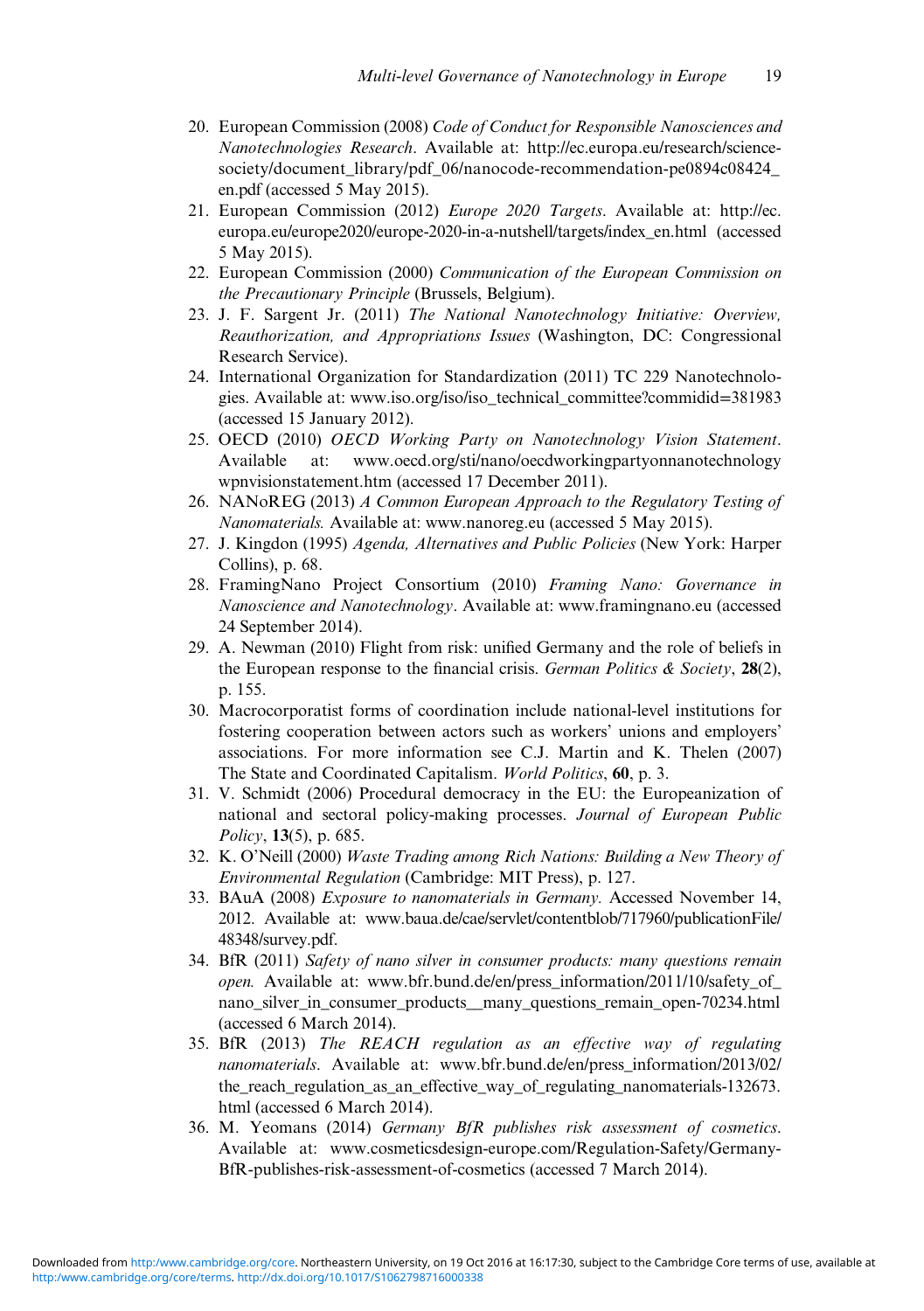- <span id="page-19-0"></span>37. Political opportunity structures refer to the constraints and opportunities that actors face, which are influenced by institutional arrangements and prevailing patterns of political power. These opportunity structures shape the political contexts of collective action and are defined by characteristics such as how open or closed the policymaking process within a state is to civil society participation. For more information see H. Kitschelt (1986) Political opportunity structures and political protest: anti-nuclear movements in four democracies. British Journal of Political Science, 16, 57–85. D. Meyer and S. Staggenborg (1996) Movements, countermovements, and the structure of political opportunity. American Journal of Sociology,  $101(6)$ , pp. 1628–1660.
- 38. The UK has one of the largest nanotechnology markets in Europe with nearly 250 firms involved with the development and production of nanomaterials and chemicals (ObservatoryNano (2011) European Nanotechnology Landscape Report. Available at: [www.nanowerk.com/nanotechnology/reports/reportpdf/](www.nanowerk.com/nanotechnology/reports/reportpdf/report145.pdf) [report145.pdf](www.nanowerk.com/nanotechnology/reports/reportpdf/report145.pdf) (accessed 19 May 2015), p. 13).
- 39. Best practicable means essentially requires firms to establish reasonable measures that achieve a high standard of protection for the public and the environment, while taking into account factors such as the availability and cost of implementing such measures.
- 40. P. Lowe and S. Ward (1998) British Environmental Policy and Europe: Politics and Policy in Transition (London: Routledge), J. Richardson (2000) Government, interest groups and policy change. *Political Studies*, **48**(5), pp. 1006–1025. I. Bailey and S. Rupp (2005) Geography and climate policy: a comparative assessment of new environmental policy instruments in the UK and Germany. Geoforum, 36(3), pp. 387–401.
- 41. I. Bailey (2007) Market environmentalism, new environmental policy instruments, and climate policy in the United Kingdom and Germany. Annals of the Association of American Geographers, 97(3), p. 535.
- 42. L. Breggin, R. Falkner, N. Jaspers, J. Pendergrass and R. Porter (2009) Securing the Promise of Nanotechnologies: Towards Transatlantic Regulatory Cooperation (London: Chatham House), p. 21.
- 43. UK DEFRA (2009) Archive: Nanotechnology Policy. Available at: [http://](http://webarchive.nationalarchives.gov.uk/20130402151656/http://archive.defra.gov.uk/environment/quality/nanotech/policy.htm) [webarchive.nationalarchives.gov.uk/20130402151656/http://archive.defra.gov.](http://webarchive.nationalarchives.gov.uk/20130402151656/http://archive.defra.gov.uk/environment/quality/nanotech/policy.htm) [uk/environment/quality/nanotech/policy.htm](http://webarchive.nationalarchives.gov.uk/20130402151656/http://archive.defra.gov.uk/environment/quality/nanotech/policy.htm) (accessed 14 November 2012).
- 44. R. Lee and E. Stokes (2009) Twenty-first century novel: regulating nanotechnologies. Journal of Environmental Law, 21(3), p. 477.
- 45. G. Hodge, D. Bowman and A. Maynard (eds) (2010) International Handbook on Regulating Nanotechnologies (Northampton: Edward Elgar Publishing), p. 453.
- 46. D. Bowman and G. Hodge (2009) Counting on codes: an examination of transnational codes as a regulatory governance mechanism for nanotechnologies. Regulation & Governance,  $2(3)$ , pp. 145-164.
- 47. UK Government (2009) Novel Materials in the Environment: The Case of Nanotechnology. Available at: [www.gov.uk/government/uploads/system/](www.gov.uk/government/uploads/system/uploads/attachment_data/file/228785�/�7620.pdf) [uploads/attachment\\_data/](www.gov.uk/government/uploads/system/uploads/attachment_data/file/228785�/�7620.pdf)file/228785/7620.pdf (accessed 5 May 2015).
- 48. UK Health and Safety Executive Risk Management Basics (2013) Available at:<www.hse.gov.uk/nanotechnology/risk-management-basic.htm> (accessed 7 March 2013).
- 49. Royal Society and the Royal Academy of Engineering (2004) Nanoscience and Nanotechnologies: Opportunities and Uncertainties. Available at: [www.nanotec.](www.nanotec.org.uk/finalReport.htm) org.uk/fi[nalReport.htm](www.nanotec.org.uk/finalReport.htm) (accessed 14 November 2012).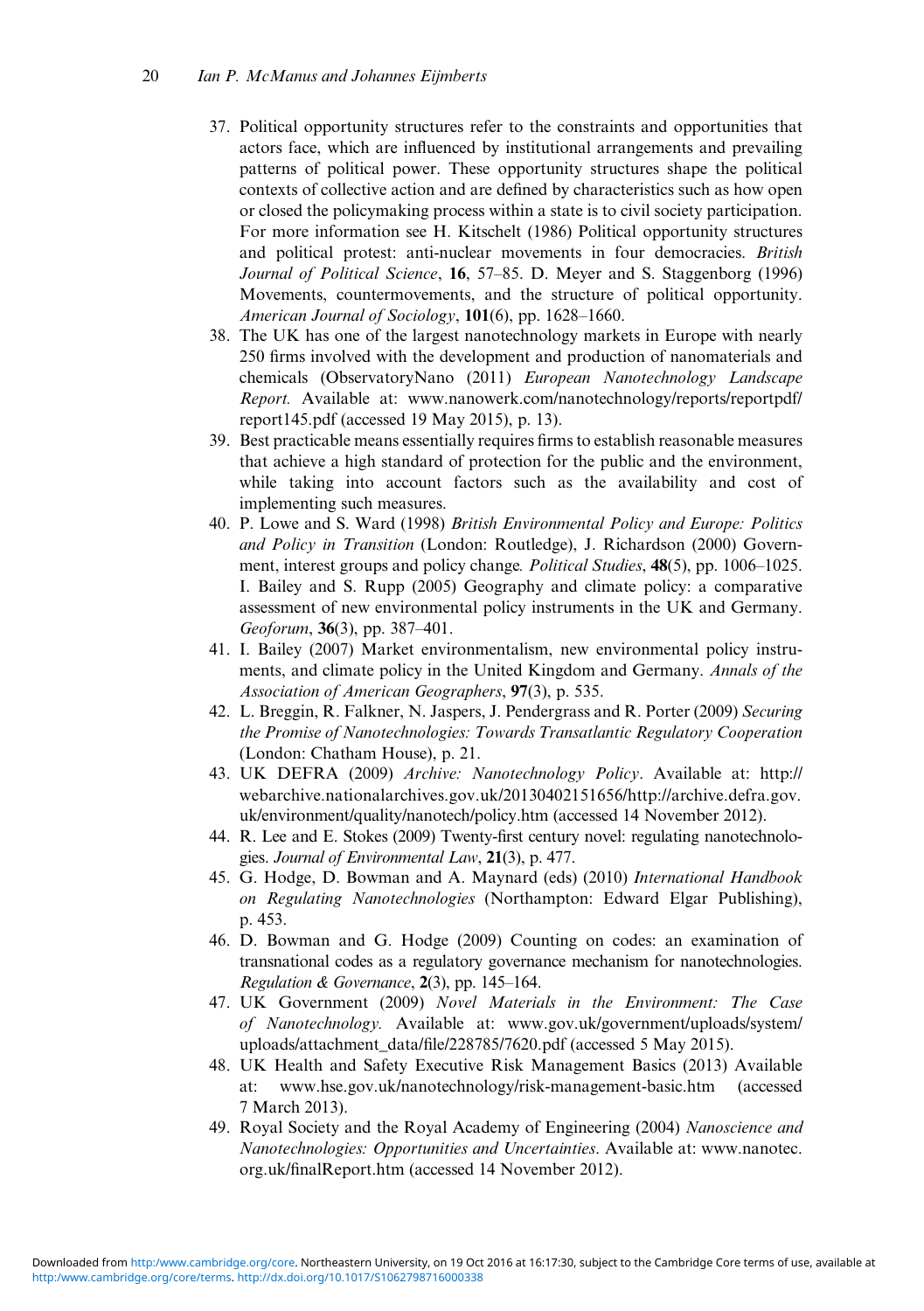- <span id="page-20-0"></span>50. Royal Society (2008) Information on the Responsible NanoCode Initiative. Available at: [www.nanoandme.org/downloads/The%20Responsible%20Nano%](www.nanoandme.org/downloads/The%20Responsible%20Nano%20Code.pdf) [20Code.pdf](www.nanoandme.org/downloads/The%20Responsible%20Nano%20Code.pdf) (accessed 5 May 2015).
- 51. European Commission Transparency Registry. Available at: [http://ec.europa.](http://ec.europa.eu/transparencyregister/public/consultation/search.do#searchResult) [eu/transparencyregister/public/consultation/search.do#searchResult](http://ec.europa.eu/transparencyregister/public/consultation/search.do#searchResult) (accessed 14 November 2012).
- 52. W. J. Kickert (2003) Beneath consensual corporatism: traditions of governance in the Netherlands. *Public Administration*, 81(1), pp. 119-140.
- 53. A. Lijphart (1968) The Politics of Accommodation: Pluralism and Democracy in the Netherlands (Berkeley: University of California Press).
- 54. J. Woldendorp (2007) The Dutch Polder Model reviewed: Dutch Corporatism 1965–2000. Economic and Industrial Democracy,  $28(3)$ , pp. 317–347.
- 55. RIVM (2003) Nuchter Omgaan met Risico's. Available at: [www.rivm.nl/](www.rivm.nl/bibliotheek/rapporten/251701047.pdf) [bibliotheek/rapporten/251701047.pdf](www.rivm.nl/bibliotheek/rapporten/251701047.pdf) (accessed 17 December 2010).
- 56. Dutch Ministry of Infrastructure and the Environment (2004) Nuchter Omgaan met Risico's: Beslissen met Gevoel voor Onzekerheden (The Hague, the Netherlands).
- 57. FOM, STW & NanoNed (2008) Strategische Research Agenda Nanotechnologie (Utrecht, the Netherlands).
- 58. NanoNextNL (2013) NanoNextNL. Available at:<www.nanonextnl.nl> (accessed 15 March 2013).
- 59. Dutch Ministry of Economic Affairs, Agriculture, and Innovation (2011) Tweede Voortgangsrapportage Nanotechnologie (The Hague, the Netherlands).
- 60. Dutch Ministry of Economic Affairs, Agriculture, and Innovation (2008) Actieplan Nanotechnologie (The Hague, the Netherlands).
- 61. Dutch Ministry of Economic Affairs, Agriculture and Innovation (2012) Roadmaps. Available at:<www.htsm.nl/Roadmaps> (accessed 15 May 2012).
- 62. KNAW (2004) How Big Can Small Actually Be? Royal Netherlands Academy of Arts and Sciences (Amsterdam, the Netherlands).
- 63. Dutch Ministry of Economic Affairs (2006) Cabinet View of Nanotechnologies: From Small to Great. Available at: [www.ez.nl/content.jsp?objectid](www.ez.nl/content.jsp?objectid=148565)=148565 (accessed October 2009).
- 64. D. N. Reinhoudt (2006) Naar een National Nanotechnologie Initiatief 3 april 2006.
- 65. Dutch Ministry of Housing, Spatial Planning, and the Environment (2008) REACH: Nieuwe Regels voor Chemische Stoffen. Available at: [www.vrom.nl/](www.vrom.nl/pagina.html?id=2706&sp=2&dn=8259) [pagina.html?id](www.vrom.nl/pagina.html?id=2706&sp=2&dn=8259)=2706&sp=2&dn=8259 (accessed 14 December 2009).
- 66. Dutch Ministry of Infrastructure and the Environment (2011) Evaluatie uitvoering REACH in Nederland 2007-2010 (The Hague, the Netherlands).
- 67. T. Van Teunenbroek (2010) Conversation Senior Expert Ministry of Infrastructure and the Environment (Utrecht, the Netherlands).
- 68. Dutch Ministry of Infrastructure and the Environment (2012) Inzet Nederland in Europa in de periode 2011-2014 (The Hague, the Netherlands).
- 69. T. Van Teunenbroek (2013) Conversation Senior Policy Advisor Ministry of Infrastructure and the Environment (Utrecht, the Netherlands).

#### About the Authors

Ian P. McManus is a doctoral candidate and lecturer in the Department of Political Science at Northeastern University. His primary research is on the effects of economic crisis on the politics of social spending in advanced welfare states. He was a